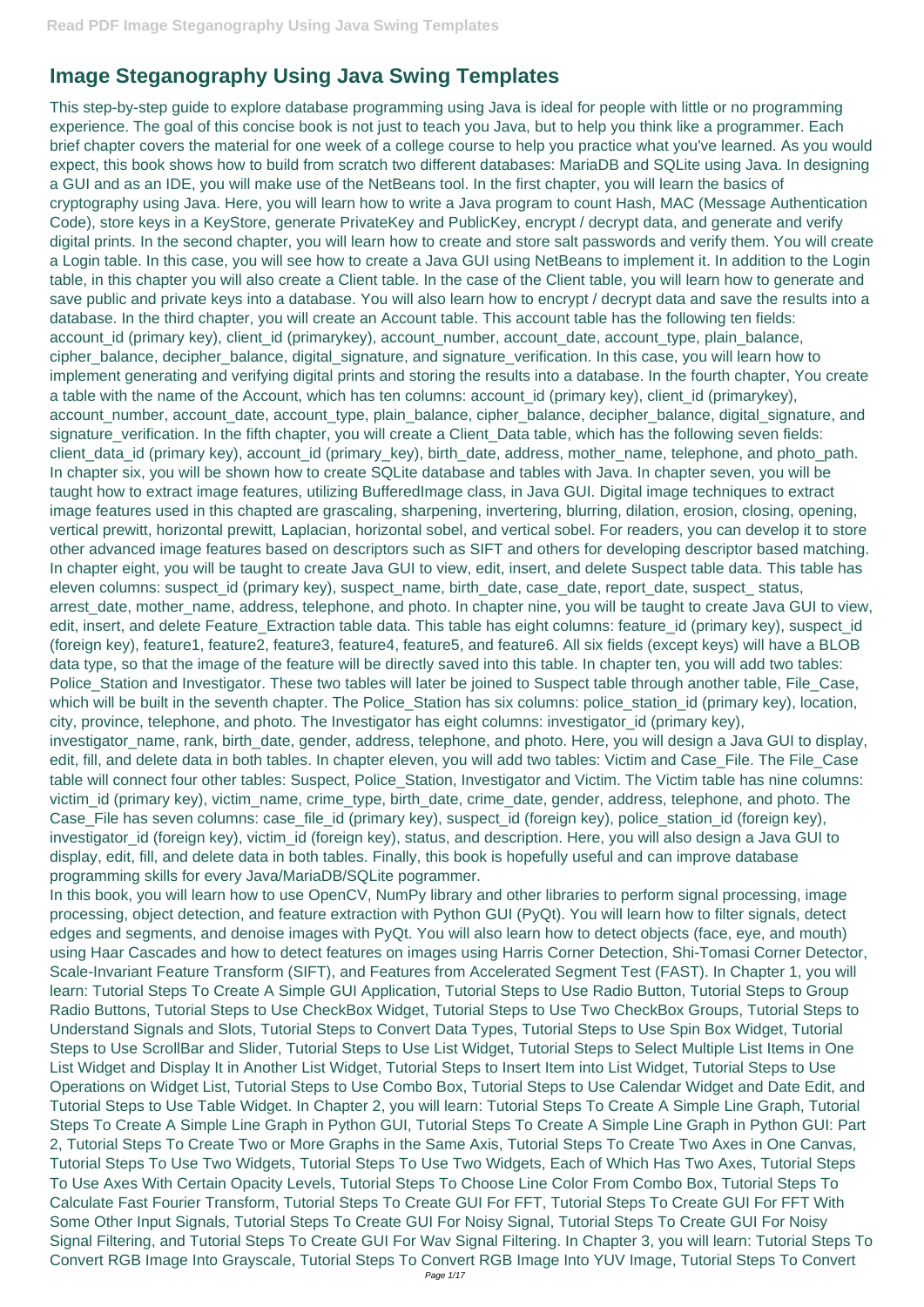RGB Image Into HSV Image, Tutorial Steps To Filter Image, Tutorial Steps To Display Image Histogram, Tutorial Steps To Display Filtered Image Histogram, Tutorial Steps To Filter Image With CheckBoxes, Tutorial Steps To Implement Image Thresholding, and Tutorial Steps To Implement Adaptive Image Thresholding. In Chapter 4, you will learn: Tutorial Steps To Generate And Display Noisy Image, Tutorial Steps To Implement Edge Detection On Image, Tutorial Steps To Implement Image Segmentation Using Multiple Thresholding and K-Means Algorithm, and Tutorial Steps To Implement Image Denoising. In Chapter 5, you will learn: Tutorial Steps To Detect Face, Eye, and Mouth Using Haar Cascades, Tutorial Steps To Detect Face Using Haar Cascades with PyQt, Tutorial Steps To Detect Eye, and Mouth Using Haar Cascades with PyQt, and Tutorial Steps To Extract Detected Objects. In Chapter 6, you will learn: Tutorial Steps To Detect Image Features Using Harris Corner Detection, Tutorial Steps To Detect Image Features Using Shi-Tomasi Corner Detection, Tutorial Steps To Detect Features Using Scale-Invariant Feature Transform (SIFT), and Tutorial Steps To Detect Features Using Features from Accelerated Segment Test (FAST).

This book explains relational theory in practice, and demonstrates through two projects how you can apply it to your use of MariaDB and SQL Server databases. This book covers the important requirements of teaching databases with a practical and progressive perspective. This book offers the straightforward, practical answers you need to help you do your job. This hands-on tutorial/reference/guide to MariaDB and SQL Server is not only perfect for students and beginners, but it also works for experienced developers who aren't getting the most from MariaDB and SQL Server. As you would expect, this book shows how to build from scratch two different databases: MariaDB and SQL Server using Java. In designing a GUI and as an IDE, you will make use of the NetBeans tool. In chapter one, you will learn the basics of cryptography using Java. Here, you will learn how to write a Java program to count Hash, MAC (Message Authentication Code), store keys in a KeyStore, generate PrivateKey and PublicKey, encrypt / decrypt data, and generate and verify digital prints. You will also learn how to create and store salt passwords and verify them. In chapter two, you will create a PostgreSQL database, named Bank, and its tables. In chapter three, you will create a Login table. In this case, you will see how to create a Java GUI using NetBeans to implement it. In addition to the Login table, in this chapter you will also create a Client table. In the case of the Client table, you will learn how to generate and save public and private keys into a database. You will also learn how to encrypt / decrypt data and save the results into a database. In chapter four, you will create an Account table. This account table has the following ten fields: account\_id (primary key), client\_id (primarykey), account\_number, account\_date, account\_type, plain\_balance, cipher\_balance, decipher\_balance, digital\_signature, and signature\_verification. In this case, you will learn how to implement generating and verifying digital prints and storing the results into a database. In chapter five, you create a table named Client\_Data, which has seven columns: client\_data\_id (primary key), account\_id (primary\_key), birth\_date, address, mother\_name, telephone, and photo\_path. In chapter six, you will be taught how to create a SQL Server database, named Crime, and its tables. In chapter seven, you will be taught how to extract image features, utilizing BufferedImage class, in Java GUI. In chapter eight, you will be taught to create Java GUI to view, edit, insert, and delete Suspect table data. This table has eleven columns: suspect\_id (primary key), suspect\_name, birth\_date, case\_date, report\_date, suspect\_status, arrest\_date, mother\_name, address, telephone, and photo. In chapter nine, you will be taught to create Java GUI to view, edit, insert, and delete Feature\_Extraction table data. This table has eight columns: feature\_id (primary key), suspect\_id (foreign key), feature1, feature2, feature3, feature4, feature5, and feature6. In chapter ten, you will add two tables: Police\_Station and Investigator. These two tables will later be joined to Suspect table through another table, File\_Case, which will be built in the seventh chapter. The Police\_Station has six columns: police\_station\_id (primary key), location, city, province, telephone, and photo. The Investigator has eight columns: investigator\_id (primary key), investigator\_name, rank, birth\_date, gender, address, telephone, and photo. Here, you will design a Java GUI to display, edit, fill, and delete data in both tables. In chapter eleven, you will add two tables: Victim and File\_Case. The File\_Case table will connect four other tables: Suspect, Police\_Station, Investigator and Victim. The Victim table has nine columns: victim\_id (primary key), victim\_name, crime\_type, birth\_date, crime\_date, gender, address, telephone, and photo. The File\_Case has seven columns: file\_case\_id (primary key), suspect\_id (foreign key), police\_station\_id (foreign key), investigator\_id (foreign key), victim\_id (foreign key), status, and description. Here, you will also design a Java GUI to display, edit, fill, and delete data in both tables. Finally, this book is hopefully useful and can improve database programming skills for every Java/MariaDB/SQL Server programmer. This book explains relational theory in practice, and demonstrates through two projects how you can apply it to your use of MySQL and SQLite databases. This book covers the important requirements of teaching databases with a practical and progressive perspective. This book offers the straightforward, practical answers you need to help you do your job. This hands-on tutorial/reference/guide to MySQL and SQLite is not only perfect for students and beginners, but it also works for experienced developers who aren't getting the most from both databases. In designing a GUI and as an IDE, you will make use Qt Designer. In the first chapter, you will learn to use several widgets in PyQt5: Display a welcome message; Use the Radio Button widget; Grouping radio buttons; Displays options in the form of a check box; and Display two groups of check boxes. In chapter two, you will learn to use the following topics: Using Signal / Slot Editor; Copy and place text from one Line Edit widget to another; Convert data types and make a simple calculator; Use the Spin Box widget; Use scrollbars and sliders; Using the Widget List; Select a number of list items from one Widget List and display them on another Widget List widget; Add items to the Widget List; Perform operations on the Widget List; Use the Combo Box widget; Displays data selected by the user from the Calendar Widget; Creating a hotel reservation application; and Display tabular data using Table Widgets. In chapter three, you will learn: How to create the initial three tables project in the School database: Teacher, Class, and Subject tables; How to create database configuration files; How to create a Python GUI for inserting and editing tables; How to create a Python GUI to join and query the three tables. In chapter Page 2/17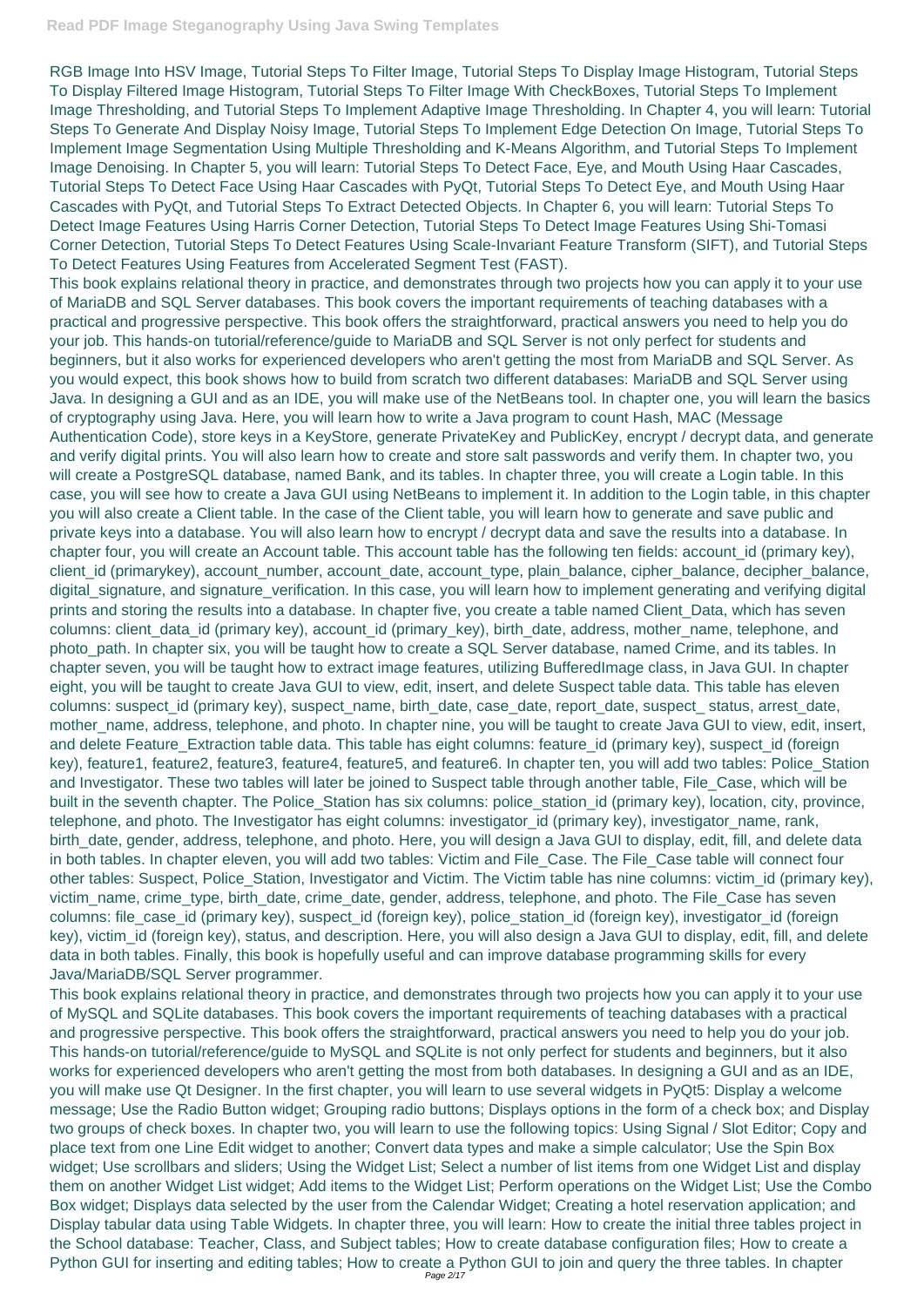four, you will learn how to: Create a main form to connect all forms; Create a project will add three more tables to the school database: Student, Parent, and Tuition tables; Create a Python GUI for inserting and editing tables; Create a Python GUI to join and query over the three tables. In chapter five, you will join the six classes, Teacher, TClass, Subject, Student, Parent, and Tuition and make queries over those tables. In chapter six, you will create dan configure database. In this chapter, you will create Suspect table in crime database. This table has eleven columns: suspect\_id (primary key), suspect\_name, birth\_date, case\_date, report\_date, suspect\_ status, arrest\_date, mother\_name, address, telephone, and photo. You will also create GUI to display, edit, insert, and delete for this table. In chapter seven, you will create a table with the name Feature\_Extraction, which has eight columns: feature\_id (primary key), suspect\_id (foreign key), feature1, feature2, feature3, feature4, feature5, and feature6. The six fields (except keys) will have VARBINARY(MAX) data type. You will also create GUI to display, edit, insert, and delete for this table. In chapter eight, you will create two tables, Police and Investigator. The Police table has six columns: police\_id (primary key), province, city, address, telephone, and photo. The Investigator table has eight columns: investigator id (primary key), investigator name, rank, birth\_date, gender, address, telephone, and photo. You will also create GUI to display, edit, insert, and delete for both tables. In the last chapter, you will create two tables, Victim and Case\_File. The Victim table has nine columns: victim\_id (primary key), victim\_name, crime\_type, birth\_date, crime\_date, gender, address, telephone, and photo. The Case\_File table has seven columns: case\_file\_id (primary key), suspect\_id (foreign key), police\_id (foreign key), investigator\_id (foreign key), victim\_id (foreign key), status, and description. You will create GUI to display, edit, insert, and delete for both tables. This book is Java/MariaDB version of our previous books which used Java/MySQL and Java/PostgreSQL. In this book, you will learn how to build from scratch a criminal records management database system and simple bank database system using Java/MariaDB. All Java code for digital image processing in this book is Native Java. Intentionally not to rely on external libraries, so that readers know in detail the process of extracting digital images from scratch in Java. There are only three external libraries used in this book: Connector/J to facilitate Java to MariaDB connections, JCalendar to display calendar controls, and JFreeChart to display graphics. Digital image techniques to extract image features used in this book are grascaling, sharpening, invertering, blurring, dilation, erosion, closing, opening, vertical prewitt, horizontal prewitt, Laplacian, horizontal sobel, and vertical sobel. For readers, you can develop it to store other advanced image features based on descriptors such as SIFT and others for developing descriptor based matching. In the first chapter, you will learn the basics of cryptography using Java. Here, you will learn how to write a Java program to count Hash, MAC (Message Authentication Code), store keys in a KeyStore, generate PrivateKey and PublicKey, encrypt / decrypt data, and generate and verify digital prints. In the second chapter, you will learn how to create and store salt passwords and verify them. You will create a Login table. In this case, you will see how to create a Java GUI using NetBeans to implement it. In addition to the Login table, in this chapter you will also create a Client table. In the case of the Client table, you will learn how to generate and save public and private keys into a database. You will also learn how to encrypt / decrypt data and save the results into a database. In the third chapter, you will create an Account table. This account table has the following ten fields: account\_id (primary key), client\_id (primarykey), account\_number, account\_date, account\_type, plain\_balance, cipher\_balance, decipher\_balance, digital\_signature, and signature\_verification. In this case, you will learn how to implement generating and verifying digital prints and storing the results into a database. In the fourth chapter, You create a table with the name of the Account, which has ten columns: account\_id (primary key), client\_id (primarykey), account\_number, account\_date, account\_type, plain\_balance, cipher\_balance, decipher\_balance, digital\_signature, and signature\_verification. In the fifth chapter, you will create a Client\_Data table, which has the following seven fields: client\_data\_id (primary key), account\_id (primary\_key), birth\_date, address, mother\_name, telephone, and photo\_path. In the sixth chapter, you will be taught to create Java GUI to view, edit, insert, and delete Suspect table data. This table has eleven columns: suspect\_id (primary key), suspect\_name, birth\_date, case\_date, report\_date, suspect\_ status, arrest\_date, mother\_name, address, telephone, and photo. In the seventh chapter, you will be taught how to create Crime database and its tables. In nineth chapter, you will be taught how to extract image features, utilizing BufferedImage class, in Java GUI. In the eighth chapter, you will be taught to create Java GUI to view, edit, insert, and delete Feature\_Extraction table data. This table has eight columns: feature\_id (primary key), suspect\_id (foreign key), feature1, feature2, feature3, feature4, feature5, and feature6. All six fields (except keys) will have a BLOB data type, so that the image of the feature will be directly saved into this table. In the nineth chapter, you will add two tables: Police\_Station and Investigator. These two tables will later be joined to Suspect table through another table, File\_Case, which will be built in the seventh chapter. The Police\_Station has six columns: police\_station\_id (primary key), location, city, province, telephone, and photo. The Investigator has eight columns: investigator\_id (primary key), investigator\_name, rank, birth\_date, gender, address, telephone, and photo. Here, you will design a Java GUI to display, edit, fill, and delete data in both tables. In the eleventh chapter, you will add two tables: Victim and File\_Case. The File\_Case table will connect four other tables: Suspect, Police\_Station, Investigator and Victim. The Victim table has nine columns: victim\_id (primary key), victim\_name, crime\_type, birth\_date, crime\_date, gender, address, telephone, and photo. The File\_Case has seven columns: file\_case\_id (primary key), suspect id (foreign key), police station id (foreign key), investigator id (foreign key), victim id (foreign key), status, and description. Here, you will also design a Java GUI to display, edit, fill, and delete data in both tables. Finally, this book is hopefully useful for you. This hands-on introduction to database programming using Java is ideal for people with little or no programming experience. The goal of this concise book is not just to teach you Java, but to help you think like a programmer. Each brief chapter covers the material for one week of a college course to help you practice what you've learned. As you would expect, this book shows how to build from scratch two different databases: MySQL and SQLite using Java. In designing a Page 3/17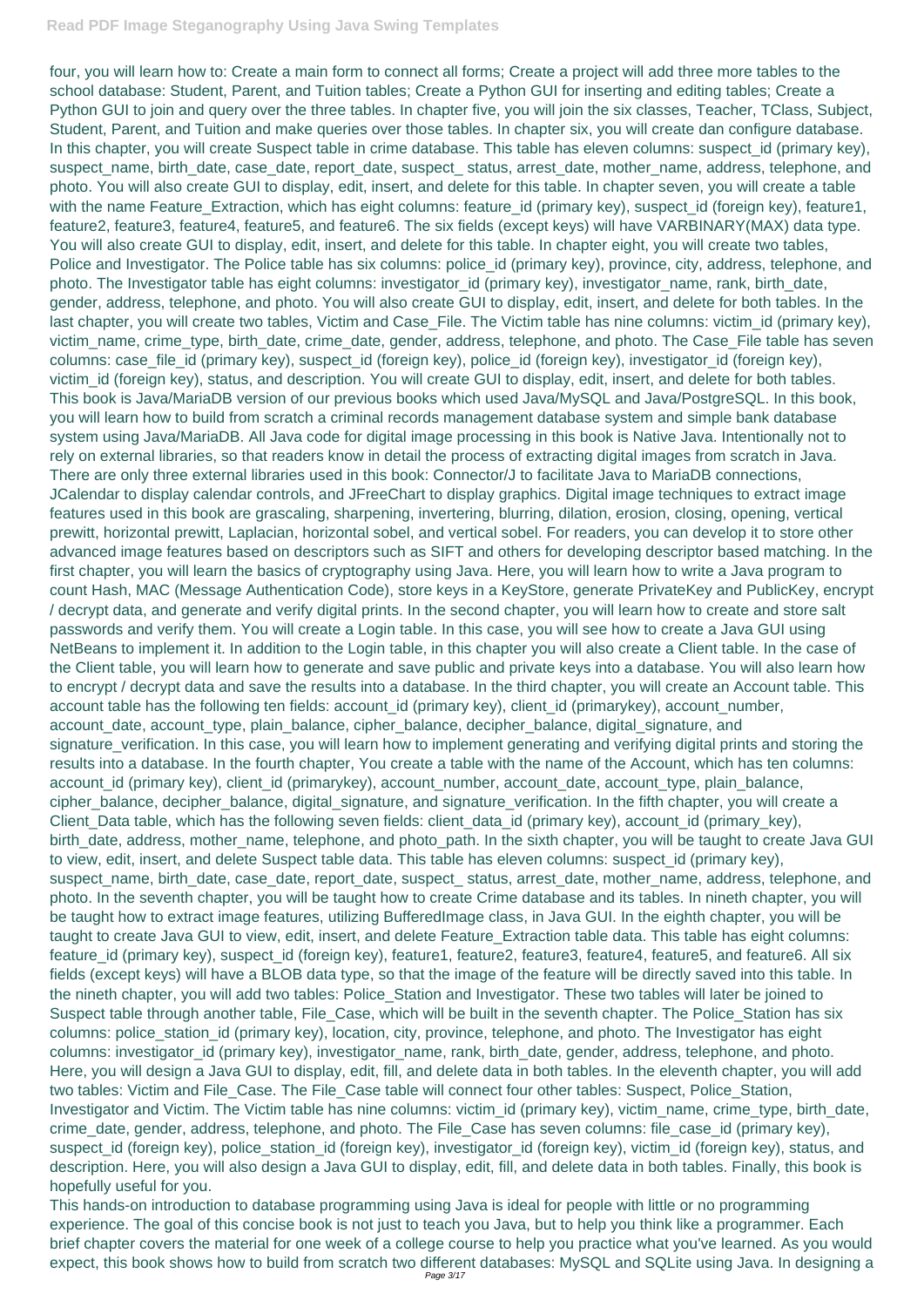GUI and as an IDE, you will make use of the NetBeans tool. In the first chapter, you will learn: How to install NetBeans, JDK 11, and MySQL Connector/J; How to integrate external libraries into projects; How the basic MySQL commands are used; How to query statements to create databases, create tables, fill tables, and manipulate table contents is done. In the second chapter, you will study: Creating the initial three table projects in the school database: Teacher table, TClass table, and Subject table; Creating database configuration files; Creating a Java GUI for viewing and navigating the contents of each table; Creating a Java GUI for inserting and editing tables; and Creating a Java GUI to join and query the three tables. In the third chapter, you will learn: Creating the main form to connect all forms; Creating a project will add three more tables to the school database: the Student table, the Parent table, and Tuition table; Creating a Java GUI to view and navigate the contents of each table; Creating a Java GUI for editing, inserting, and deleting records in each table; Creating a Java GUI to join and query the three tables and all six. In chapter four, you will study how to query the six tables. In chapter five, you will be shown how to create SQLite database and tables with Java. In chapter six, you will be taught how to extract image features, utilizing BufferedImage class, in Java GUI. Digital image techniques to extract image features used in this chapted are grascaling, sharpening, invertering, blurring, dilation, erosion, closing, opening, vertical prewitt, horizontal prewitt, Laplacian, horizontal sobel, and vertical sobel. For readers, you can develop it to store other advanced image features based on descriptors such as SIFT and others for developing descriptor based matching. In chapter seven, you will be taught to create Java GUI to view, edit, insert, and delete Suspect table data. This table has eleven columns: suspect\_id (primary key), suspect\_name, birth\_date, case\_date, report\_date, suspect\_ status, arrest\_date, mother\_name, address, telephone, and photo. In chapter eight, you will be taught to create Java GUI to view, edit, insert, and delete Feature\_Extraction table data. This table has eight columns: feature\_id (primary key), suspect\_id (foreign key), feature1, feature2, feature3, feature4, feature5, and feature6. All six fields (except keys) will have a BLOB data type, so that the image of the feature will be directly saved into this table. In chapter nine, you will add two tables: Police\_Station and Investigator. These two tables will later be joined to Suspect table through another table, File\_Case, which will be built in the seventh chapter. The Police\_Station has six columns: police\_station\_id (primary key), location, city, province, telephone, and photo. The Investigator has eight columns: investigator\_id (primary key), investigator\_name, rank, birth\_date, gender, address, telephone, and photo. Here, you will design a Java GUI to display, edit, fill, and delete data in both tables. In chapter ten, you will add two tables: Victim and Case\_File. The File\_Case table will connect four other tables: Suspect, Police\_Station, Investigator and Victim. The Victim table has nine columns: victim\_id (primary key), victim\_name, crime\_type, birth\_date, crime\_date, gender, address, telephone, and photo. The Case\_File has seven columns: case\_file\_id (primary key), suspect\_id (foreign key), police\_station\_id (foreign key), investigator id (foreign key), victim id (foreign key), status, and description. Here, you will also design a Java GUI to display, edit, fill, and delete data in both tables. Finally, this book is hopefully useful and can improve database programming skills for every Java/MySQL/SQLite pogrammer.

In this book, you will create two desktop applications using Python GUI and PostgreSQL. This book is a Python/PostgreSQL version of the Python/MySQL book which was written by the author. What underlies the writing of this book is the growing popularity of the PostgreSQL database server lately and more and more programmers migrating from MySQL to PostgreSQL. In this book, you will learn to build a school database project, step by step. A number of widgets from PyQt will be used for the user interface. In the first and second chapter, you will get introduction of postgresql. And then, you will learn querying data from the postgresql using Python including establishing a database connection, creating a statement object, executing the query, processing the resultset object, querying data using a statement that returns multiple rows, querying data using a statement that has parameters, inserting data into a table using Python, updating data in postgresql database using Python, calling postgresql stored function using Python, deleting data from a postgresql table using Python, and postgresql Python transaction. In the fourth chapter, you will study: Creating the initial three table in the School database project: Teacher table, Class table, and Subject table; Creating database configuration files; Creating a Python GUI for viewing and navigating the contents of each table. Creating a Python GUI for inserting and editing tables; and Creating a Python GUI to merge and query the three tables. In chapter five, you will learn: Creating the main form to connect all forms; Creating a project that will add three more tables to the school database: the Student table, the Parent table, and the Tuition table; Creating a Python GUI to view and navigate the contents of each table; Creating a Python GUI for editing, inserting, and deleting records in each table; Create a Python GUI to merge and query the three tables and all six tables. In chapter six, you will create dan configure PotgreSQL database. In this chapter, you will create Suspect table in crime database. This table has eleven columns: suspect\_id (primary key), suspect\_name, birth\_date, case\_date, report\_date, suspect\_ status, arrest\_date, mother\_name, address, telephone, and photo. You will also create GUI to display, edit, insert, and delete for this table. In chapter seven, you will create a table with the name Feature\_Extraction, which has eight columns: feature\_id (primary key), suspect\_id (foreign key), feature1, feature2, feature3, feature4, feature5, and feature6. The six fields (except keys) will have a VARCHAR data type (200). You will also create GUI to display, edit, insert, and delete for this table. In chapter eight, you will create two tables, Police and Investigator. The Police table has six columns: police\_id (primary key), province, city, address, telephone, and photo. The Investigator table has eight columns: investigator\_id (primary key), investigator\_name, rank, birth\_date, gender, address, telephone, and photo. You will also create GUI to display, edit, insert, and delete for both tables. In chapter nine, you will create two tables, Victim and Case\_File. The Victim table has nine columns: victim\_id (primary key), victim\_name, crime\_type, birth\_date, crime\_date, gender, address, telephone, and photo. The Case\_File table has seven columns: case\_file\_id (primary key), suspect\_id (foreign key), police\_id (foreign key), investigator\_id (foreign key), victim\_id (foreign key), status, and description. You will create GUI to display, edit, insert, and delete for both tables as well.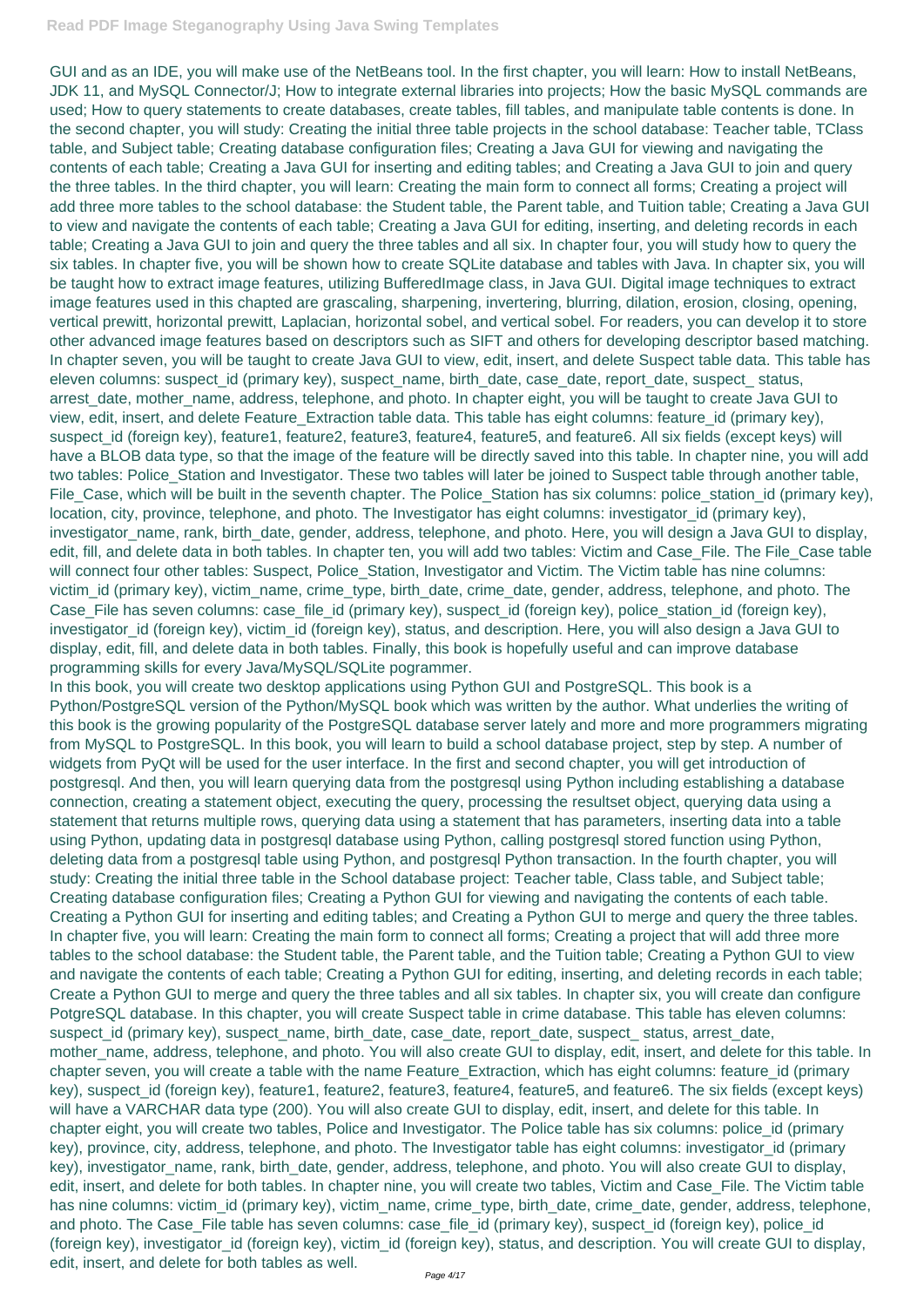This book is designed to introduce programmers to programming and computational thinking through the lens of exploring database. This book offers Python programmers one place to look when they need help guiding to Python as one of the fastest-growing computer languages including Web and Internet applications. This clear and concise introduction to the Python language is aimed at readers who are already familiar with programming in at least one language. This hands-on book introduces the essential topic of coding and the Python computer language to beginners and pogrammers of all ages. This book explains relational theory in practice, and demonstrates through two projects how you can apply it to your use of MariaDB and SQL Server databases. This book covers the important requirements of teaching databases with a practical and progressive perspective. This book offers the straightforward, practical answers you need to help you do your job. This hands-on tutorial/reference/guide to MariaDB and SQL Server is not only perfect for students and beginners, but it also works for experienced developers who aren't getting the most from both databases. In designing a GUI and as an IDE, you will make use Qt Designer. In the first chapter, you will learn to use several widgets in PyQt5: Display a welcome message; Use the Radio Button widget; Grouping radio buttons; Displays options in the form of a check box; and Display two groups of check boxes. In chapter two, you will learn to use the following topics: Using Signal / Slot Editor; Copy and place text from one Line Edit widget to another; Convert data types and make a simple calculator; Use the Spin Box widget; Use scrollbars and sliders; Using the Widget List; Select a number of list items from one Widget List and display them on another Widget List widget; Add items to the Widget List; Perform operations on the Widget List; Use the Combo Box widget; Displays data selected by the user from the Calendar Widget; Creating a hotel reservation application; and Display tabular data using Table Widgets. In chapter three, you will learn: How to create the initial three tables project in the School database: Teacher, Class, and Subject tables; How to create database configuration files; How to create a Python GUI for inserting and editing tables; How to create a Python GUI to join and query the three tables. In chapter four, you will learn how to: Create a main form to connect all forms; Create a project will add three more tables to the school database: Student, Parent, and Tuition tables; Create a Python GUI for inserting and editing tables; Create a Python GUI to join and query over the three tables. In chapter five, you will join the six classes, Teacher, TClass, Subject, Student, Parent, and Tuition and make queries over those tables. In chapter six, you will create dan configure database. In this chapter, you will create Suspect table in crime database. This table has eleven columns: suspect\_id (primary key), suspect\_name, birth\_date, case\_date, report\_date, suspect\_status, arrest\_date, mother\_name, address, telephone, and photo. You will also create GUI to display, edit, insert, and delete for this table. In chapter seven, you will create a table with the name Feature\_Extraction, which has eight columns: feature\_id (primary key), suspect\_id (foreign key), feature1, feature2, feature3, feature4, feature5, and feature6. The six fields (except keys) will have a VARCHAR data type (200). You will also create GUI to display, edit, insert, and delete for this table. In chapter eight, you will create two tables, Police and Investigator. The Police table has six columns: police\_id (primary key), province, city, address, telephone, and photo. The Investigator table has eight columns: investigator\_id (primary key), investigator\_name, rank, birth\_date, gender, address, telephone, and photo. You will also create GUI to display, edit, insert, and delete for both tables. In chapter nine, you will create two tables, Victim and Case\_File. The Victim table has nine columns: victim\_id (primary key), victim\_name, crime\_type, birth\_date, crime\_date, gender, address, telephone, and photo. The Case\_File table has seven columns: case\_file\_id (primary key), suspect\_id (foreign key), police\_id (foreign key), investigator\_id (foreign key), victim\_id (foreign key), status, and description. You will create GUI to display, edit, insert, and delete for both tables as well.

In this book, you will learn how to build from scratch a MySQL database management system using Java. In designing a GUI and as an IDE, you will make use of the NetBeans tool. Gradually and step by step, you will be taught how to use MySQL in Java. In the first chapter, you will learn: How to install NetBeans, JDK 11, and MySQL Connector/J; How to integrate external libraries into projects; How the basic MySQL commands are used; How to query statements to create databases, create tables, fill tables, and manipulate table contents is done. In the second chapter, you will study: Creating the initial three table projects in the school database: Teacher table, TClass table, and Subject table; Creating database configuration files; Creating a Java GUI for viewing and navigating the contents of each table; Creating a Java GUI for inserting and editing tables; and Creating a Java GUI to join and query the three tables. In the third chapter, you will learn: Creating the main form to connect all forms; Creating a project will add three more tables to the school database: the Student table, the Parent table, and Tuition table; Creating a Java GUI to view and navigate the contents of each table; Creating a Java GUI for editing, inserting, and deleting records in each table; Creating a Java GUI to join and query the three tables and all six. In the last chapter, you will study how to query the six tables. Finally, this book is hopefully useful and can improve database programming skills for every Java/MySQL programmer. In this book, you will create two desktop applications using Python GUI and MySQL. In this book, you will learn how to build from scratch a MySQL database management system using PyQt. In designing a GUI, you will make use of the Qt Designer tool. Gradually and step by step, you will be taught how to use MySQL in Python. In the first three chapters, you will learn Basic MySQL statements including how to implement querying data, sorting data, filtering data, joining tables, grouping data, subquerying data, dan setting operators. Aside from learning basic SQL statements, you will also learn step by step how to develop stored procedures in MySQL. First, we introduce you to the stored procedure concept and discuss when you should use it. Then, we show you how to use the basic elements of the procedure code such as create procedure statement, if-else, case, loop, stored procedure's parameters. In the fourth chapter, you will learn: How PyQt and Qt Designer are used to create Python GUIs; How to create a basic Python GUI that utilizes a Line Edit and a Push Button. In the fifth chapter, you will study: Creating the initial three table in the School database project: Teacher table, Class table, and Subject table; Creating database configuration files; Creating a Python GUI for viewing and navigating the contents of each table. Creating a Python GUI for inserting and editing tables; and Creating a Python GUI to merge and query the three tables. In chapter six, you will learn: Creating the main form to connect all forms; Creating a project that will add three more tables to the school database: the Student table, the Parent table, and the Tuition table; Creating a Python GUI to view and navigate the contents of each table; Creating a Python GUI for editing, inserting, and deleting records in each table; Create a Python GUI to merge and query the three tables and all six tables. In chapter seven, Page 5/17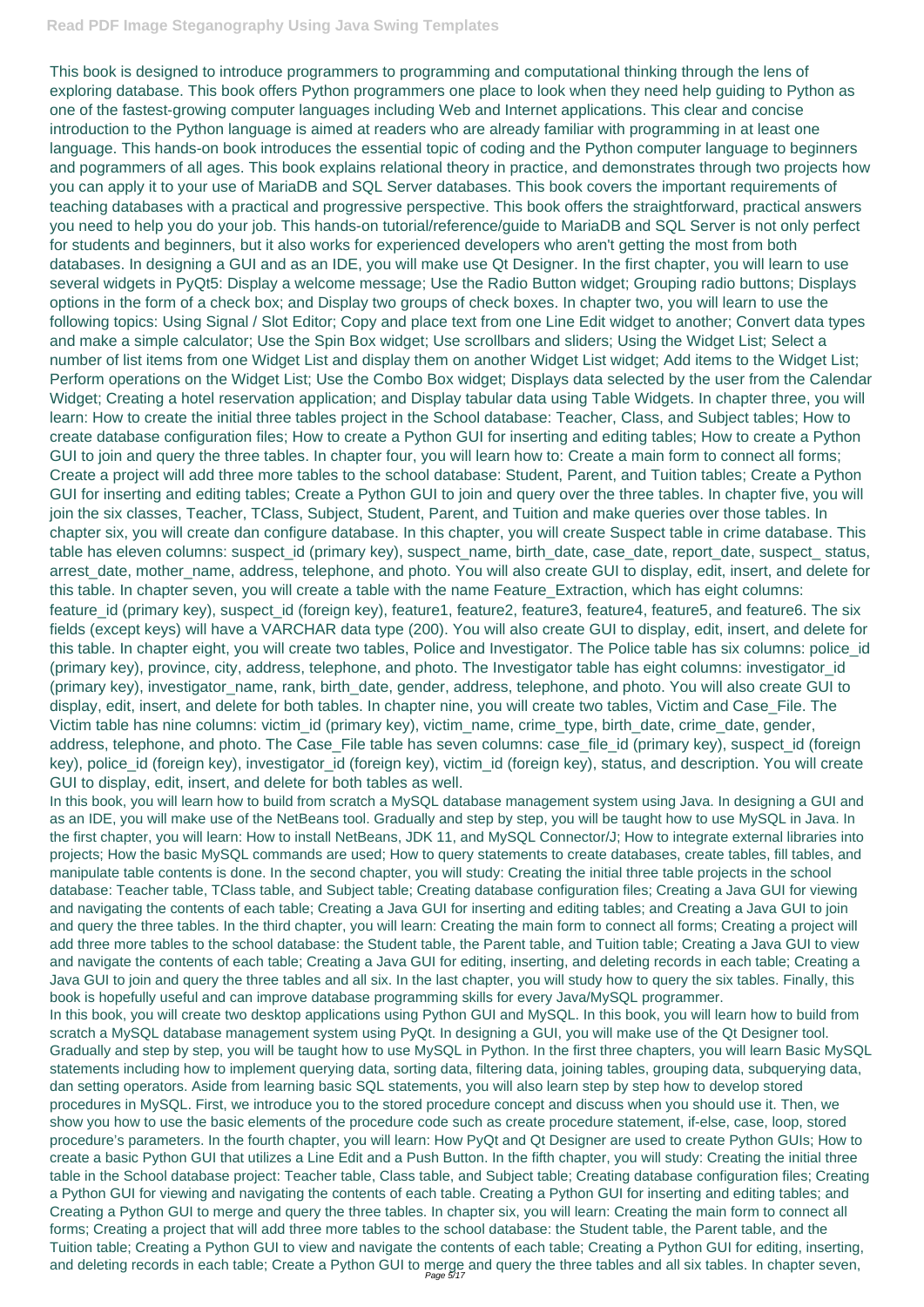you will create new database dan configure it. In this chapter, you will create Suspect table in crime database. This table has eleven columns: suspect\_id (primary key), suspect\_name, birth\_date, case\_date, report\_date, suspect\_ status, arrest\_date, mother\_name, address, telephone, and photo. You will also create GUI to display, edit, insert, and delete for this table. In chapter eight, you will create a table with the name Feature\_Extraction, which has eight columns: feature\_id (primary key), suspect\_id (foreign key), feature1, feature2, feature3, feature4, feature5, and feature6. The six fields (except keys) will have a VARCHAR data type (200). You will also create GUI to display, edit, insert, and delete for this table. In chapter nine, you will create two tables, Police and Investigator. The Police table has six columns: police\_id (primary key), province, city, address, telephone, and photo. The Investigator table has eight columns: investigator\_id (primary key), investigator\_name, rank, birth\_date, gender, address, telephone, and photo. You will also create GUI to display, edit, insert, and delete for both tables. In chapter ten, you will create two tables, Victim and Case\_File. The Vicbtim table has nine columns: victim\_id (primary key), victim\_name, crime\_type, birth\_date, crime\_date, gender, address, telephone, and photo. The Case\_File table has seven columns: case\_file\_id (primary key), suspect\_id (foreign key), police\_id (foreign key), investigator\_id (foreign key), victim\_id (foreign key), status, and description. You will create GUI to display, edit, insert, and delete for both tables as well.

This is a comprehensive, in-depth introduction to the core Java language book. This book will help you quickly write efficient, highquality SQL-Server-based code with Java. It's an ideal way to begin, whether you're new to programming or a professional developer versed in other languages. The lessons in this book are a highly organized and well-indexed set of tutorials meant for students and programmers. Netbeans, a specific IDE (Integrated Development Environment) is used to create GUI (Graphical User Interface applications).The finished product is the reward, but the readers are fully engaged and enriched by the process. This kind of learning is often the focus of training. In this book, you will learn how to build from scratch a SQL Server database management system using Java. In designing a GUI and as an IDE, you will make use of the NetBeans tool. Gradually and step by step, you will be taught how to use SQL Server in Java. In chapter one, you will be taught how to create Crime database and its tables. In chapter two, you will be taught how to extract image features, utilizing BufferedImage class, in Java GUI. In chapter three, you will be taught to create Java GUI to view, edit, insert, and delete Suspect table data. This table has eleven columns: suspect id (primary key), suspect name, birth date, case date, report date, suspect status, arrest date, mother name, address, telephone, and photo. In chapter four, you will be taught to create Java GUI to view, edit, insert, and delete Feature Extraction table data. This table has eight columns: feature id (primary key), suspect id (foreign key), feature1, feature2, feature3, feature4, feature5, and feature6. In chapter five, you will add two tables: Police\_Station and Investigator. These two tables will later be joined to Suspect table through another table, File\_Case, which will be built in the seventh chapter. The

The lessons in this book are a highly organized and well-indexed set of tutorials meant for students and programmers. Netbeans, a specific IDE (Integrated Development Environment) is used to create GUI (Graphical User Interface applications).The finished product is the reward, but the readers are fully engaged and enriched by the process. This kind of learning is often the focus of training. In this book, you will learn how to build from scratch a SQLite database management system using Java. In designing a GUI and as an IDE, you will make use of the NetBeans tool. Gradually and step by step, you will be taught how to use SQLite in Java. In chapter one, you will learn: How to create SQLite database and six tables In chapter two, you will study: Creating the initial three table projects in the school database: Teacher table, TClass table, and Subject table; Creating database configuration files; Creating a Java GUI for viewing and navigating the contents of each table; Creating a Java GUI for inserting and editing tables; and Creating a Java GUI to join and query the three tables. In chapter three, you will learn: Creating the main form to connect all forms; Creating a project will add three more tables to the school database: the Student table, the Parent table, and Tuition table; Creating a Java GUI to view and navigate the contents of each table; Creating a Java GUI for editing, inserting, and deleting records in each table; Creating a Java GUI to join and query the three tables and all six tables. In chapter four, you will study how to query the six tables. In chapter five, you will create Bank database and its four tables. In chapter six, you will learn the basics of cryptography using Java. Here, you will learn how to write a Java program to count Hash, MAC (Message Authentication Code), store keys in a KeyStore, generate PrivateKey and PublicKey, encrypt / decrypt data, and generate and verify digital prints. In chapter seven, you will learn how to create and store salt passwords and verify them. You will create a Login table. In this case, you will see how to create a Java GUI using NetBeans to implement it. In addition to the Login table, in this chapter you will also create a Client table. In the case of the Client table, you will learn how to generate and save public and private keys into a database. You will also learn how to encrypt / decrypt data and save the results into a database. In chapter eight, you will create an Account table. This account table has the following ten fields: account\_id (primary key), client\_id (primarykey), account\_number, account\_date, account\_type, plain\_balance, cipher\_balance, decipher\_balance, digital\_signature, and signature\_verification. In this case, you will learn how to implement generating and verifying digital prints and storing the results into a database. In chapter nine, you will create a Client\_Data table, which has the following seven fields: client\_data\_id (primary key), account\_id (primary\_key), birth\_date, address, mother\_name, telephone, and photo\_path. In chapter ten, you will create Crime database and its six tables. In chapter eleven, you will be taught how to extract image features, utilizing BufferedImage class, in Java GUI. In chapter twelve, you will be taught to create Java GUI to view, edit, insert, and delete Suspect table data. This table has eleven columns: suspect\_id (primary key), suspect\_name, birth\_date, case\_date, report\_date, suspect\_ status, arrest\_date, mother\_name, address, telephone, and photo. In chapter thirteen, you will be taught to create Java GUI to view, edit, insert, and delete Feature\_Extraction table data. This table has eight columns: feature\_id (primary key), suspect\_id (foreign key), feature1, feature2, feature3, feature4, feature5, and feature6. All six fields (except keys) will have a BLOB data type, so that the image of the feature will be directly saved into this table. In chapter fourteen, you will add two tables: Police\_Station and Investigator. These two tables will later be joined to Suspect table through another table, File\_Case, which will be built in the seventh chapter. The Police Station has six columns: police station id (primary key), location, city, province, telephone, and photo. The Investigator has eight columns: investigator\_id (primary key), investigator\_name, rank, birth\_date, gender, address, telephone, and photo. Here, you will design a Java GUI to display, edit, fill, and delete data in both tables. In chapter fifteen, you will add two tables: Victim and File\_Case. The File\_Case table will connect four other tables: Suspect, Police\_Station, Investigator and Victim. The Victim table has nine columns: victim\_id (primary key), victim\_name, crime\_type, birth\_date, crime\_date, gender, address, telephone, and photo. The File\_Case has seven columns: file\_case\_id (primary key), suspect\_id (foreign key), police\_station\_id (foreign key), investigator\_id (foreign key), victim\_id (foreign key), status, and description. Here, you will also

design a Java GUI to display, edit, fill, and delete data in both tables.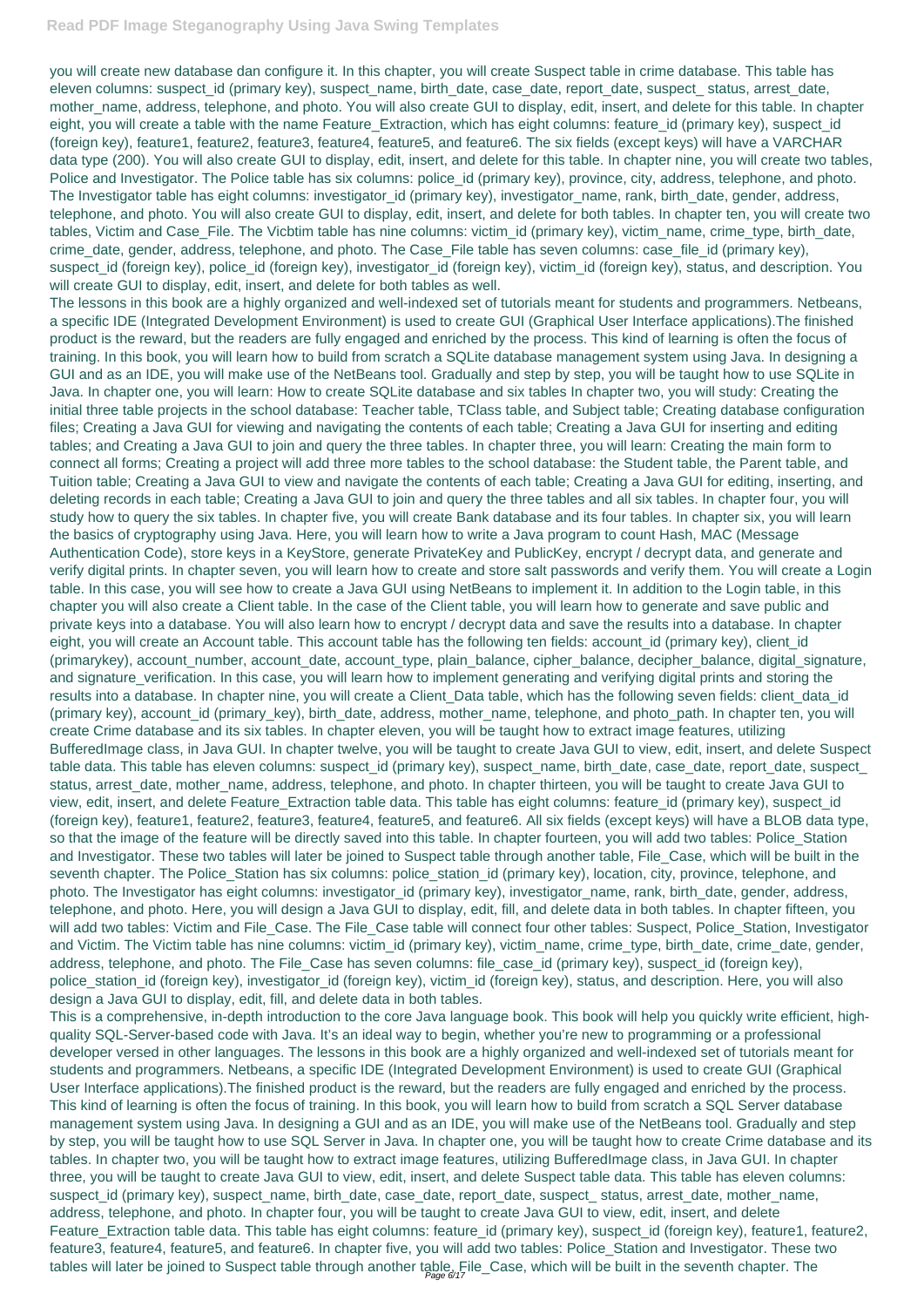Police\_Station has six columns: police\_station\_id (primary key), location, city, province, telephone, and photo. The Investigator has eight columns: investigator\_id (primary key), investigator\_name, rank, birth\_date, gender, address, telephone, and photo. Here, you will design a Java GUI to display, edit, fill, and delete data in both tables. In chapter six, you will add two tables: Victim and File\_Case. The File\_Case table will connect four other tables: Suspect, Police\_Station, Investigator and Victim. The Victim table has nine columns: victim\_id (primary key), victim\_name, crime\_type, birth\_date, crime\_date, gender, address, telephone, and photo. The File\_Case has seven columns: file\_case\_id (primary key), suspect\_id (foreign key), police\_station\_id (foreign key), investigator\_id (foreign key), victim\_id (foreign key), status, and description. Here, you will also design a Java GUI to display, edit, fill, and delete data in both tables. In chapter seven, you will create School database and six tables. In chapter eight, you will study: Creating the initial three table projects in the school database: Teacher table, TClass table, and Subject table; Creating database configuration files; Creating a Java GUI for viewing and navigating the contents of each table; Creating a Java GUI for inserting and editing tables; and Creating a Java GUI to join and query the three tables. In chapter nine, you will learn: Creating the main form to connect all forms; Creating a project will add three more tables to the school database: the Student table, the Parent table, and Tuition table; Creating a Java GUI to view and navigate the contents of each table; Creating a Java GUI for editing, inserting, and deleting records in each table; Creating a Java GUI to join and query the three tables and all six. In the last chapter, you will study how to query the six tables. Finally, this book is hopefully useful and can improve database programming skills for every Java/SQL Server programmer.

This book is SQL Server-based python programming. Microsoft SQL Server is robust relational database management system used by so many organizations of various sizes including top fortune 100 companies. SQL Server is a relational database management system (RDBMS) developed and marketed by Microsoft. As a database server, the primary function of the SQL Server is to store and retrieve data used by other applications. Deliberately designed for various levels of programming skill, this book is suitable for students, engineers, and even researchers in various disciplines. There is no need for advanced programming experience, and school-level programming skills are needed. In the first chapter, you will learn to use several widgets in PyQt5: Display a welcome message; Use the Radio Button widget; Grouping radio buttons; Displays options in the form of a check box; and Display two groups of check boxes. In chapter two, you will learn to use the following topics: Using Signal / Slot Editor; Copy and place text from one Line Edit widget to another; Convert data types and make a simple calculator; Use the Spin Box widget; Use scrollbars and sliders; Using the Widget List; Select a number of list items from one Widget List and display them on another Widget List widget; Add items to the Widget List; Perform operations on the Widget List; Use the Combo Box widget; Displays data selected by the user from the Calendar Widget; Creating a hotel reservation application; and Display tabular data using Table Widgets. In third chapter, you will learn: How to create the initial three tables project in the School database: Teacher, Class, and Subject tables; How to create database configuration files; How to create a Python GUI for inserting and editing tables; How to create a Python GUI to join and query the three tables. In fourth chapter, you will learn how to: Create a main form to connect all forms; Create a project will add three more tables to the school database: Student, Parent, and Tuition tables; Create a Python GUI for inserting and editing tables; Create a Python GUI to join and query over the three tables. In the last chapter, you will join the six classes, Teacher, TClass, Subject, Student, Parent, and Tuition and make queries over those tables. This covers how to implement SQLite and SQL Server driven Java GUI programming. The lessons in this book are a highly organized and well-indexed set of tutorials meant for students and programmers. Netbeans, a specific IDE (Integrated Development Environment) is used to create GUI (Graphical User Interface applications).The finished product is the reward, but the readers are fully engaged and enriched by the process. This kind of learning is often the focus of training. In this book, you will learn how to build from scratch a SQLite database management system using Java. In designing a GUI and as an IDE, you will

In this book, you will create two desktop applications using Python GUI and MariaDB. This book is mariadb-based python programming Intentionally designed for various levels of interest and ability of learners, this book is suitable for students, engineers, and even researchers in a variety of disciplines. No advanced programming experience is needed, and only a few school-level programming skill are needed. In the first chapter, you will learn to use several widgets in PyQt5: Display a welcome message; Use the Radio Button widget; Grouping radio buttons; Displays options in the form of a check box; and Display two groups of check boxes. In chapter two, you will learn to use the following topics: Using Signal / Slot Editor; Copy and place text from one Line Edit widget to another; Convert data types and make a simple calculator; Use the Spin Box widget; Use scrollbars and sliders; Using the Widget List; Select a number of list items from one Widget List and display them on another Widget List widget; Add items to the Widget List; Perform operations on the Widget List; Use the Combo Box widget; Displays data selected by the user from the Calendar Widget; Creating a hotel reservation application; and Display tabular data using Table Widgets. In third chapter, you will learn: How to create the initial three tables project in the School database: Teacher, Class, and Subject tables; How to create database configuration files; How to create a Python GUI for inserting and editing tables; How to create a Python GUI to join and query the three tables. In fourth chapter, you will learn how to: Create a main form to connect all forms; Create a project will add three more tables to the school database: Student, Parent, and Tuition tables; Create a Python GUI for inserting and editing tables; Create a Python GUI to join and query over the three tables. In chapter five, you will join the six classes, Teacher, TClass, Subject, Student, Parent, and Tuition and make queries over those tables. In chapter six, you will create dan configure database. In this chapter, you will create Suspect table in crime database. This table has eleven columns: suspect\_id (primary key), suspect\_name, birth\_date, case\_date, report\_date, suspect\_ status, arrest\_date, mother\_name, address, telephone, and photo. You will also create GUI to display, edit, insert, and delete for this table. In chapter seven, you will create a table with the name Feature\_Extraction, which has eight columns: feature\_id (primary key), suspect\_id (foreign key), feature1, feature2, feature3, feature4, feature5, and feature6. The six fields (except keys) will have a VARCHAR data type (200). You will also create GUI to display, edit, insert, and delete for this table. In chapter eight, you will create two tables, Police and Investigator. The Police table has six columns: police\_id (primary key), province, city, address, telephone, and photo. The Investigator table has eight columns: investigator\_id (primary key), investigator\_name, rank, birth\_date, gender, address, telephone, and photo. You will also create GUI to display, edit, insert, and delete for both tables. In chapter nine, you will create two tables, Victim and Case\_File. The Victim table has nine columns: victim\_id (primary key), victim\_name, crime\_type, birth\_date, crime\_date, gender, address, telephone, and photo. The Case\_File table has seven columns: case\_file\_id (primary key), suspect\_id (foreign key), police\_id (foreign key), investigator\_id (foreign key), victim\_id (foreign key), status, and description. You will create GUI to display, edit, insert, and delete for both tables as well.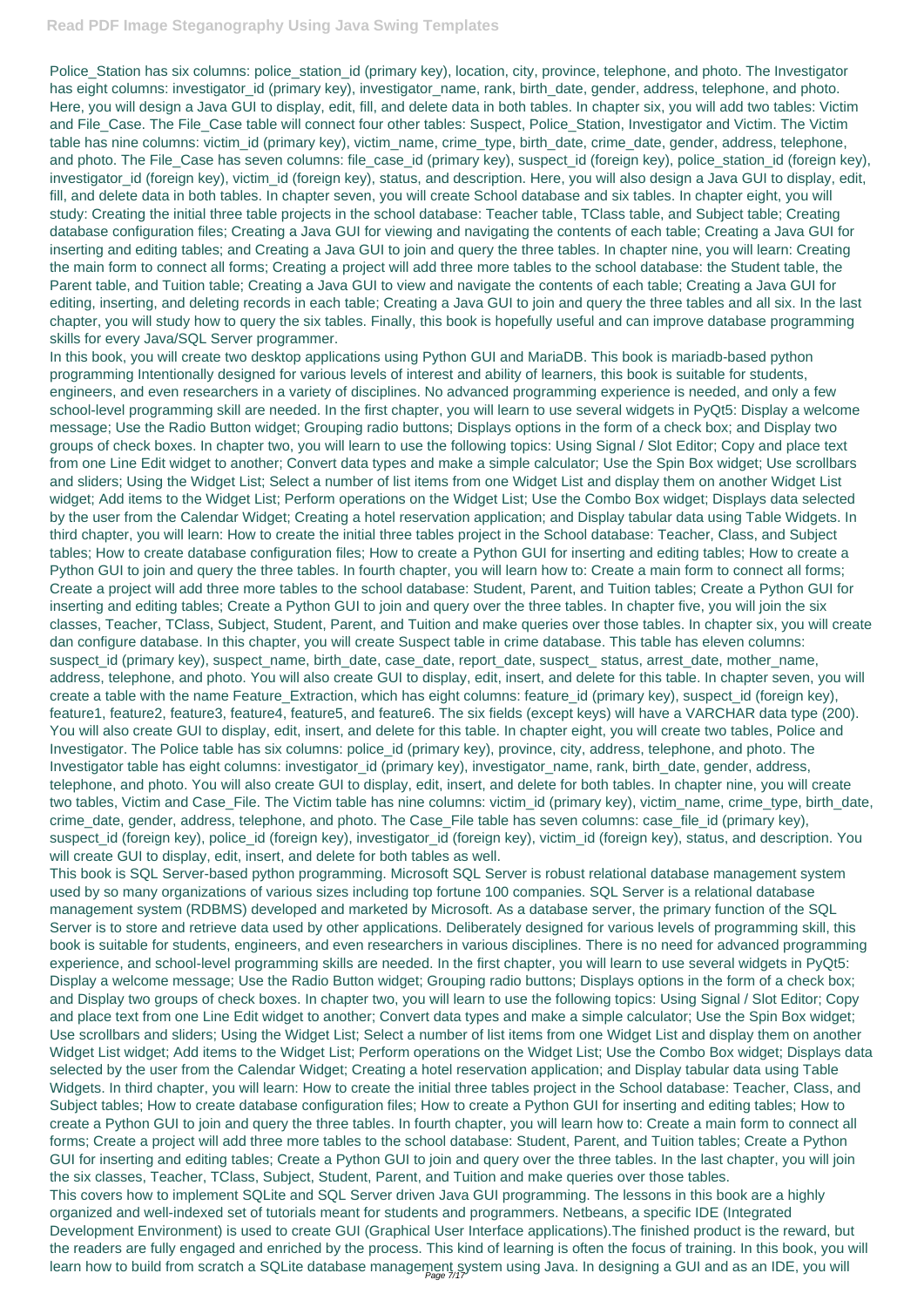make use of the NetBeans tool. Gradually and step by step, you will be taught how to use SQLite and SQL Server in Java. In chapter one, you will learn: How to create SQLite database and six tables In chapter two, you will study: Creating the initial three table projects in the school database: Teacher table, TClass table, and Subject table; Creating database configuration files; Creating a Java GUI for viewing and navigating the contents of each table; Creating a Java GUI for inserting and editing tables; and Creating a Java GUI to join and query the three tables. In chapter three, you will learn: Creating the main form to connect all forms; Creating a project will add three more tables to the school database: the Student table, the Parent table, and Tuition table; Creating a Java GUI to view and navigate the contents of each table; Creating a Java GUI for editing, inserting, and deleting records in each table; Creating a Java GUI to join and query the three tables and all six tables. In chapter four, you will study how to query the six tables. In chapter five, you will be taught how to create SQL Server database and its tables. In chapter six, you will be taught how to extract image features, utilizing BufferedImage class, in Java GUI. In chapter seven, you will be taught to create Java GUI to view, edit, insert, and delete Suspect table data. This table has eleven columns: suspect\_id (primary key), suspect\_name, birth\_date, case\_date, report\_date, suspect\_status, arrest\_date, mother\_name, address, telephone, and photo. In chapter eight, you will be taught to create Java GUI to view, edit, insert, and delete Feature\_Extraction table data. This table has eight columns: feature\_id (primary key), suspect\_id (foreign key), feature1, feature2, feature3, feature4, feature5, and feature6. In chapter nine, you will add two tables: Police\_Station and Investigator. These two tables will later be joined to Suspect table through another table, File\_Case, which will be built in the seventh chapter. The Police\_Station has six columns: police\_station\_id (primary key), location, city, province, telephone, and photo. The Investigator has eight columns: investigator\_id (primary key), investigator\_name, rank, birth\_date, gender, address, telephone, and photo. Here, you will design a Java GUI to display, edit, fill, and delete data in both tables. In chapter ten, you will add two tables: Victim and File\_Case. The File\_Case table will connect four other tables: Suspect, Police\_Station, Investigator and Victim. The Victim table has nine columns: victim\_id (primary key), victim\_name, crime\_type, birth\_date, crime\_date, gender, address, telephone, and photo. The File\_Case has seven columns: file case id (primary key), suspect id (foreign key), police station id (foreign key), investigator id (foreign key), victim id (foreign key), status, and description. Here, you will also design a Java GUI to display, edit, fill, and delete data in both tables. This book covers how to implement SQLite and SQL Server driven programming with Python GUI. Deliberately designed for various levels of programming skill, this book is suitable for students, engineers, and even researchers in various disciplines. There is no need for advanced programming experience, and school-level programming skills are needed. In the first chapter, you will learn to use several widgets in PyQt5: Display a welcome message; Use the Radio Button widget; Grouping radio buttons; Displays options in the form of a check box; and Display two groups of check boxes. In chapter two, you will learn to use the following topics: Using Signal / Slot Editor; Copy and place text from one Line Edit widget to another; Convert data types and make a simple calculator; Use the Spin Box widget; Use scrollbars and sliders; Using the Widget List; Select a number of list items from one Widget List and display them on another Widget List widget; Add items to the Widget List; Perform operations on the Widget List; Use the Combo Box widget; Displays data selected by the user from the Calendar Widget; Creating a hotel reservation application; and Display tabular data using Table Widgets. In chapter three, you will learn: How to create the initial three tables project in the School database: Teacher, Class, and Subject tables; How to create database configuration files; How to create a Python GUI for inserting and editing tables; How to create a Python GUI to join and query the three tables. In chapter four, you will learn how to: Create a main form to connect all forms; Create a project will add three more tables to the school database: Student, Parent, and Tuition tables; Create a Python GUI for inserting and editing tables; Create a Python GUI to join and query over the three tables. In chapter five, you will join the six classes, Teacher, TClass, Subject, Student, Parent, and Tuition and make queries over those tables. In chapter six, you will create dan configure database. In this chapter, you will create Suspect table in crime database. This table has eleven columns: suspect\_id (primary key), suspect\_name, birth\_date, case\_date, report\_date, suspect\_ status, arrest\_date, mother\_name, address, telephone, and photo. You will also create GUI to display, edit, insert, and delete for this table. In chapter seven, you will create a table with the name Feature\_Extraction, which has eight columns: feature\_id (primary key), suspect\_id (foreign key), feature1, feature2, feature3, feature4, feature5, and feature6. The six fields (except keys) will have VARBINARY(MAX) data type. You will also create GUI to display, edit, insert, and delete for this table. In chapter eight, you will create two tables, Police and Investigator. The Police table has six columns: police\_id (primary key), province, city, address, telephone, and photo. The Investigator table has eight columns: investigator\_id (primary key), investigator\_name, rank, birth\_date, gender, address, telephone, and photo. You will also create GUI to display, edit, insert, and delete for both tables. In the last chapter, you will create two tables, Victim and Case\_File. The Victim table has nine columns: victim\_id (primary key), victim\_name, crime\_type, birth\_date, crime\_date, gender, address, telephone, and photo. The Case\_File table has seven columns: case\_file\_id (primary key), suspect\_id (foreign key), police\_id (foreign key), investigator\_id (foreign key), victim\_id (foreign key), status, and description. You will create GUI to display, edit, insert, and delete for both tables as well. In this book, you will learn how to build from scratch a criminal records management database system using Java / MySQL. All Java code for digital image processing in this book is Native Java. Intentionally not to rely on external libraries, so that readers know in detail the process of extracting digital images from scratch in Java. There are only three external libraries used in this book: Connector / J to facilitate Java to MySQL connections, JCalendar to display calendar controls, and JFreeChart to display graphics. Digital image techniques to extract image features used in this book are grascaling, sharpening, invertering, blurring, dilation, erosion, closing, opening, vertical prewitt, horizontal prewitt, Laplacian, horizontal sobel, and vertical sobel. For readers, you can develop it to store other advanced image features based on descriptors such as SIFT and others for developing descriptor based matching. In the first chapter, you will be shown the number of devices needed to be downloaded and installed. You need to know how to add external libraries to the NetBeans environment. These tools are needed so that you can run the Java scripts. In the second chapter, you will be taught how to create Crime database and its tables. In third chapter, you will be taught how to extract image features, utilizing BufferedImage class, in Java GUI. In the fourth chapter, you will be taught to create Java GUI to view, edit, insert, and delete Suspect table data. This table has eleven columns: suspect\_id (primary key), suspect\_name, birth\_date, case\_date, report\_date, suspect\_ status, arrest\_date, mother\_name, address, telephone, and photo. In the fifth chapter, you will be taught to create Java GUI to view, edit, insert, and delete Feature\_Extraction table data. This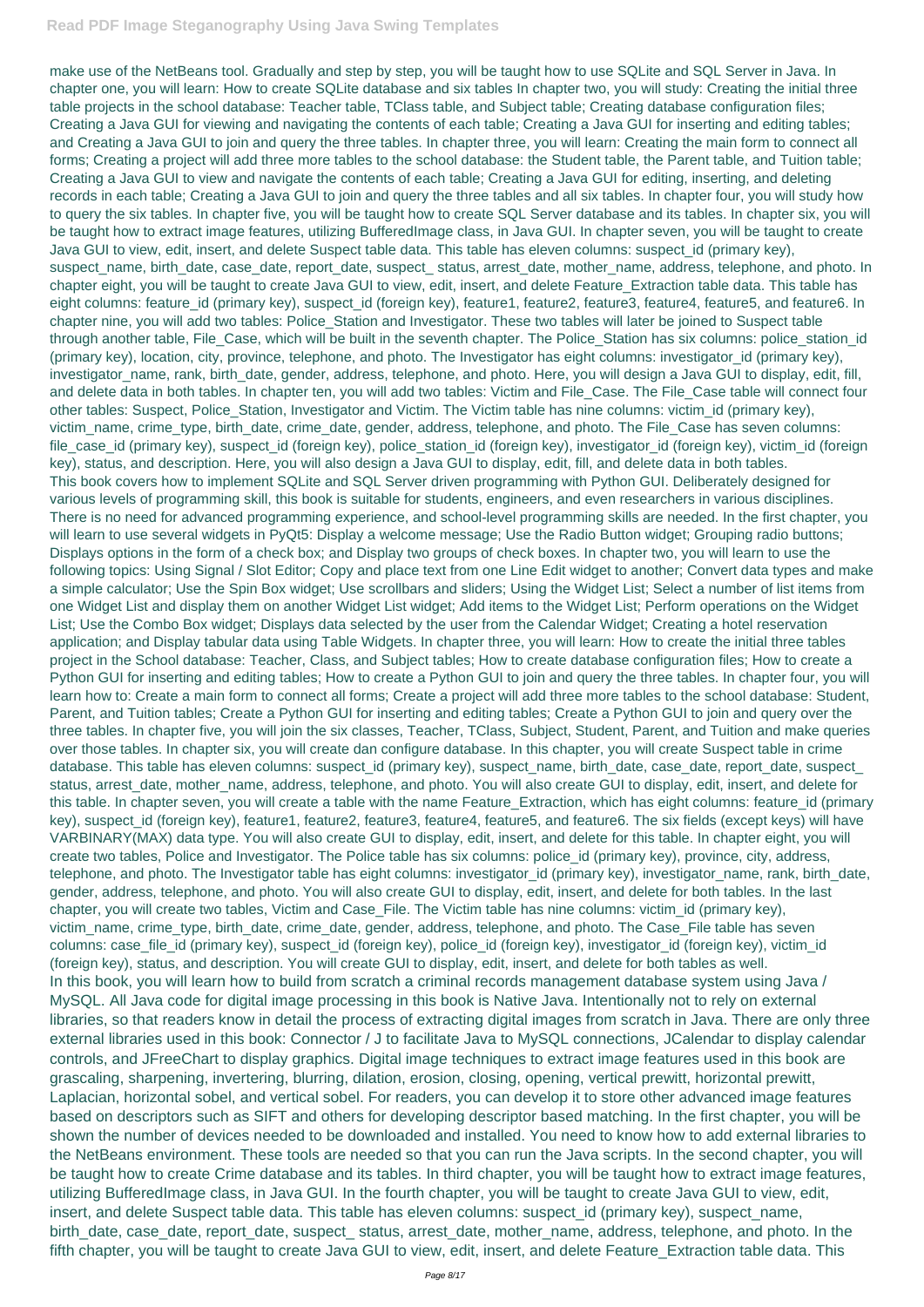table has eight columns: feature\_id (primary key), suspect\_id (foreign key), feature1, feature2, feature3, feature4, feature5, and feature6. All six fields (except keys) will have a BLOB data type, so that the image of the feature will be directly saved into this table. In the sixth chapter, you will add two tables: Police\_Station and Investigator. These two tables will later be joined to Suspect table through another table, File\_Case, which will be built in the seventh chapter. The Police\_Station has six columns: police\_station\_id (primary key), location, city, province, telephone, and photo. The Investigator has eight columns: investigator\_id (primary key), investigator\_name, rank, birth\_date, gender, address, telephone, and photo. Here, you will design a Java GUI to display, edit, fill, and delete data in both tables. In the seventh chapter, you will add two tables: Victim and File\_Case. The File\_Case table will connect four other tables: Suspect, Police\_Station, Investigator and Victim. The Victim table has nine columns: victim\_id (primary key), victim\_name, crime\_type, birth\_date, crime\_date, gender, address, telephone, and photo. The File\_Case has seven columns: file\_case\_id (primary key), suspect\_id (foreign key), police\_station\_id (foreign key), investigator\_id (foreign key), victim\_id (foreign key), status, and description. Here, you will also design a Java GUI to display, edit, fill, and delete data in both tables. Finally, this book is hopefully useful for you.

In this book, you will create three Java GUI applications using MySQL, MariaDB, and PostgreSQL. In this book, you will learn how to build from scratch a database management system using Java. In designing a GUI and as an IDE, you will make use of the NetBeans tool. Gradually and step by step, you will be taught how to utilize three different databases in Java. In chapter one, you will create School database and its six tables. In chapter two, you will study: Creating the initial three table projects in the school database: Teacher table, TClass table, and Subject table; Creating database configuration files; Creating a Java GUI for viewing and navigating the contents of each table; Creating a Java GUI for inserting and editing tables; and Creating a Java GUI to join and query the three tables. In chapter three, you will learn: Creating the main form to connect all forms; Creating a project will add three more tables to the school database: the Student table, the Parent table, and Tuition table; Creating a Java GUI to view and navigate the contents of each table; Creating a Java GUI for editing, inserting, and deleting records in each table; Creating a Java GUI to join and query the three tables and all six. In chapter four, you will study how to query the six tables. In chapter five, you will learn the basics of cryptography using Java. Here, you will learn how to write a Java program to count Hash, MAC (Message Authentication Code), store keys in a KeyStore, generate PrivateKey and PublicKey, encrypt / decrypt data, and generate and verify digital prints. In chapter six, you will create Bank database and its tables. In chapter seven, you will learn how to create and store salt passwords and verify them. You will create a Login table. In this case, you will see how to create a Java GUI using NetBeans to implement it. In addition to the Login table, in this chapter you will also create a Client table. In the case of the Client table, you will learn how to generate and save public and private keys into a database. You will also learn how to encrypt / decrypt data and save the results into a database. In chapter eight, you will create an Account table. This account table has the following ten fields: account\_id (primary key), client\_id (primarykey), account\_number, account\_date, account\_type, plain\_balance, cipher\_balance, decipher\_balance, digital\_signature, and signature verification. In this case, you will learn how to implement generating and verifying digital prints and storing the results into a database. In chapter nine, you will create a Client\_Data table, which has the following seven fields: client\_data\_id (primary key), account\_id (primary\_key), birth\_date, address, mother\_name, telephone, and photo\_path. In chapter ten, you will be taught how to create Crime database and its tables. In chapter eleven, you will be taught how to extract image features, utilizing BufferedImage class, in Java GUI. In chapter twelve, you will be taught to create Java GUI to view, edit, insert, and delete Suspect table data. This table has eleven columns: suspect\_id (primary key), suspect\_name, birth\_date, case\_date, report\_date, suspect\_ status, arrest\_date, mother\_name, address, telephone, and photo. In chapter thirteen, you will be taught to create Java GUI to view, edit, insert, and delete Feature\_Extraction table data. This table has eight columns: feature\_id (primary key), suspect\_id (foreign key), feature1, feature2, feature3, feature4, feature5, and feature6. In chapter fourteen, you will add two tables: Police\_Station and Investigator. These two tables will later be joined to Suspect table through another table, File\_Case. The Police\_Station has six columns: police\_station\_id (primary key), location, city, province, telephone, and photo. The Investigator has eight columns: investigator\_id (primary key), investigator\_name, rank, birth\_date, gender, address, telephone, and photo. Here, you will design a Java GUI to display, edit, fill, and delete data in both tables. In chapter fifteen, you will add two tables: Victim and File\_Case. The File\_Case table will connect four other tables: Suspect, Police\_Station, Investigator and Victim. The

Victim table has nine columns: victim\_id (primary key), victim\_name, crime\_type, birth\_date, crime\_date, gender, address, telephone, and photo. The File Case has seven columns: file case id (primary key), suspect id (foreign key), police\_station\_id (foreign key), investigator\_id (foreign key), victim\_id (foreign key), status, and description. Here, you will also design a Java GUI to display, edit, fill, and delete data in both tables.

This book explains relational theory in practice, and demonstrates through two projects how you can apply it to your use of MariaDB and SQLite databases. This book covers the important requirements of teaching databases with a practical and progressive perspective. This book offers the straightforward, practical answers you need to help you do your job. This hands-on tutorial/reference/guide to MariaDB and SQLite is not only perfect for students and beginners, but it also works for experienced developers who aren't getting the most from both databases. In designing a GUI and as an IDE, you will make use Qt Designer. In the first chapter, you will learn to use several widgets in PyQt5: Display a welcome message; Use the Radio Button widget; Grouping radio buttons; Displays options in the form of a check box; and Display two groups of check boxes. In chapter two, you will learn to use the following topics: Using Signal / Slot Editor; Copy and place text from one Line Edit widget to another; Convert data types and make a simple calculator; Use the Spin Box widget; Use scrollbars and sliders; Using the Widget List; Select a number of list items from one Widget List and display them on another Widget List widget; Add items to the Widget List; Perform operations on the Widget List; Use the Combo Page 9/17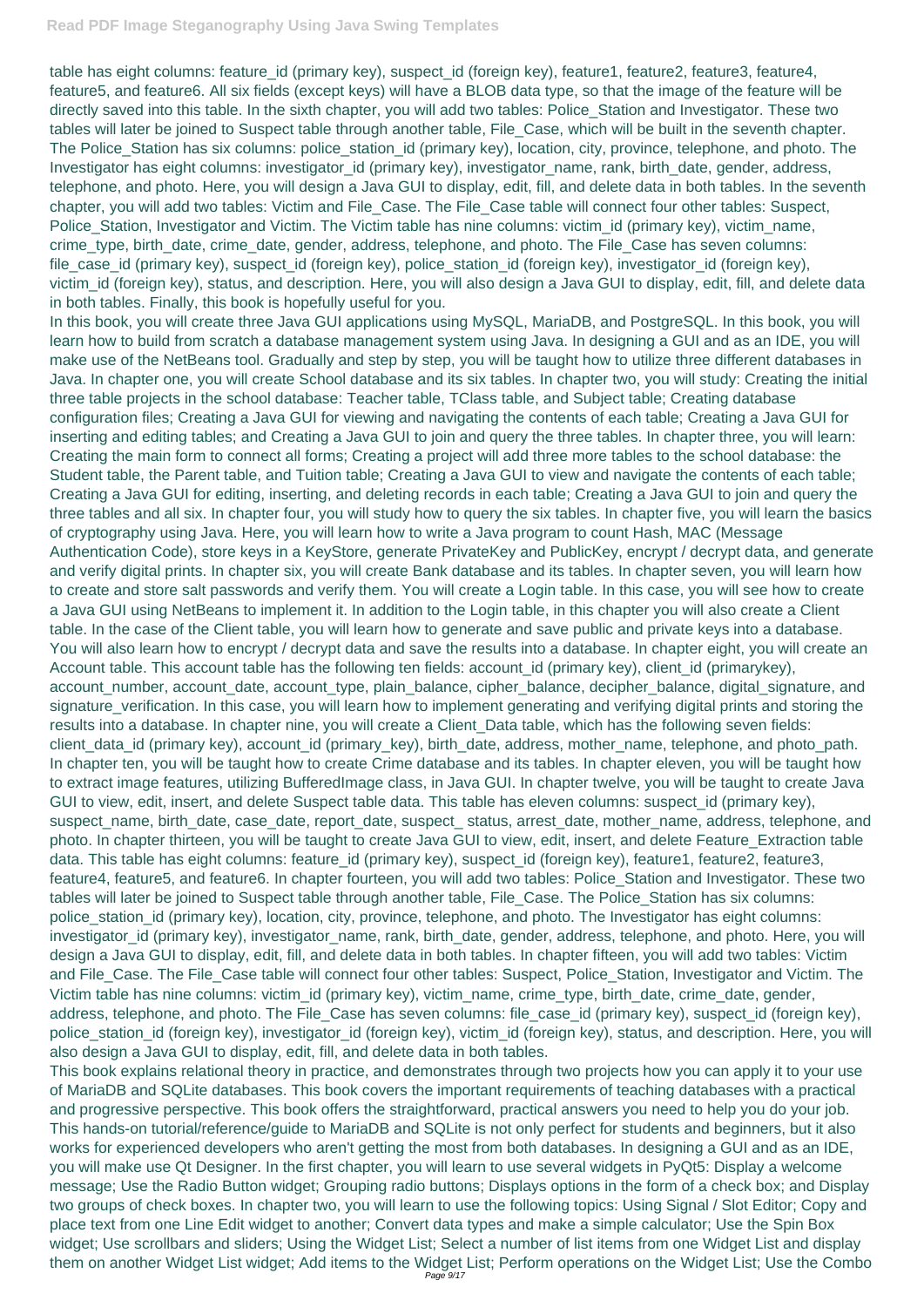Box widget; Displays data selected by the user from the Calendar Widget; Creating a hotel reservation application; and Display tabular data using Table Widgets. In chapter three, you will learn: How to create the initial three tables project in the School database: Teacher, Class, and Subject tables; How to create database configuration files; How to create a Python GUI for inserting and editing tables; How to create a Python GUI to join and query the three tables. In chapter four, you will learn how to: Create a main form to connect all forms; Create a project will add three more tables to the school database: Student, Parent, and Tuition tables; Create a Python GUI for inserting and editing tables; Create a Python GUI to join and query over the three tables. In chapter five, you will join the six classes, Teacher, TClass, Subject, Student, Parent, and Tuition and make queries over those tables. In chapter six, you will create dan configure database. In this chapter, you will create Suspect table in crime database. This table has eleven columns: suspect\_id (primary key), suspect\_name, birth\_date, case\_date, report\_date, suspect\_status, arrest\_date, mother\_name, address, telephone, and photo. You will also create GUI to display, edit, insert, and delete for this table. In chapter seven, you will create a table with the name Feature\_Extraction, which has eight columns: feature\_id (primary key), suspect\_id (foreign key), feature1, feature2, feature3, feature4, feature5, and feature6. The six fields (except keys) will have a VARCHAR data type (200). You will also create GUI to display, edit, insert, and delete for this table. In chapter eight, you will create two tables, Police and Investigator. The Police table has six columns: police\_id (primary key), province, city, address, telephone, and photo. The Investigator table has eight columns: investigator\_id (primary key), investigator\_name, rank, birth\_date, gender, address, telephone, and photo. You will also create GUI to display, edit, insert, and delete for both tables. In chapter nine, you will create two tables, Victim and Case\_File. The Victim table has nine columns: victim\_id (primary key), victim\_name, crime\_type, birth\_date, crime\_date, gender, address, telephone, and photo. The Case\_File table has seven columns: case\_file\_id (primary key), suspect\_id (foreign key), police\_id (foreign key), investigator\_id (foreign key), victim\_id (foreign key), status, and description. You will create GUI to display, edit, insert, and delete for both tables as well.

This book covers microsoft acces and SQL Server based GUI programming using pyqt. Intentionally designed for various levels of interest and ability of learners, this book is suitable for students, engineers, and even researchers in a variety of disciplines. No advanced programming experience is needed, and only a few school-level programming skill are needed. In the first chapter, you will learn to use several widgets in PyQt5: Display a welcome message; Use the Radio Button widget; Grouping radio buttons; Displays options in the form of a check box; and Display two groups of check boxes. In chapter two, you will learn to use the following topics: Using Signal / Slot Editor; Copy and place text from one Line Edit widget to another; Convert data types and make a simple calculator; Use the Spin Box widget; Use scrollbars and sliders; Using the Widget List; Select a number of list items from one Widget List and display them on another Widget List widget; Add items to the Widget List; Perform operations on the Widget List; Use the Combo Box widget; Displays data selected by the user from the Calendar Widget; Creating a hotel reservation application; and Display tabular data using Table Widgets. In third chapter, you will learn: How to create the initial three tables project in the School database: Teacher, Class, and Subject tables; How to create database configuration files; How to create a Python GUI for inserting and editing tables; How to create a Python GUI to join and query the three tables. In fourth chapter, you will learn how to: Create a main form to connect all forms; Create a project will add three more tables to the school database: Student, Parent, and Tuition tables; Create a Python GUI for inserting and editing tables; Create a Python GUI to join and query over the three tables. In chapter five, you will join the six classes, Teacher, TClass, Subject, Student, Parent, and Tuition and make queries over those tables. In chapter six, you will create dan configure database. In this chapter, you will create Suspect table in crime database. This table has eleven columns: suspect\_id (primary key), suspect\_name, birth\_date, case\_date, report\_date, suspect\_ status, arrest\_date, mother\_name, address, telephone, and photo. You will also create GUI to display, edit, insert, and delete for this table. In chapter seven, you will create a table with the name Feature\_Extraction, which has eight columns: feature\_id (primary key), suspect\_id (foreign key), feature1, feature2, feature3, feature4, feature5, and feature6. The six fields (except keys) will have VARBINARY(MAX) data type. You will also create GUI to display, edit, insert, and delete for this table. In chapter eight, you will create two tables, Police and Investigator. The Police table has six columns: police\_id (primary key), province, city, address, telephone, and photo. The Investigator table has eight columns: investigator id (primary key), investigator name, rank, birth date, gender, address, telephone, and photo. You will also create GUI to display, edit, insert, and delete for both tables. In the last chapter, you will create two tables, Victim and Case\_File. The Victim table has nine columns: victim\_id (primary key), victim\_name, crime\_type, birth\_date, crime\_date, gender, address, telephone, and photo. The Case\_File table has seven columns: case\_file\_id (primary key), suspect\_id (foreign key), police\_id (foreign key), investigator\_id (foreign key), victim\_id (foreign key), status, and description. You will create GUI to display, edit, insert, and delete for both tables as well. You will learn to create GUI applications using the Qt toolkit. The Qt toolkit, also popularly known as Qt, is a crossplatform application and UI framework developed by Trolltech, which is used to develop GUI applications. You will develop an existing GUI by adding several Line Edit widgets to read input, which are used to set the range and step of the graph (signal). Next, Now, you can use a widget for each graph. Add another Widget from Containers in gui\_graphics.ui using Qt Designer. Then, Now, you can use two Widgets, each of which has two canvases. The two canvases has QVBoxLayout in each Widget. Finally, you will apply those Widgets to display the results of signal and image processing techniques. In this book, you will create three desktop applications using Java GUI and PostgreSQL. In this book, you will learn how to build from scratch a PostgreSQL database management system using Java. In designing a GUI and as an IDE, you will make use of the NetBeans tool. Gradually and step by step, you will be taught how to utilize PostgreSQL in Java. In chapter one, you will create School database and its six tables. In chapter two, you will study: Creating the initial three Page 10/17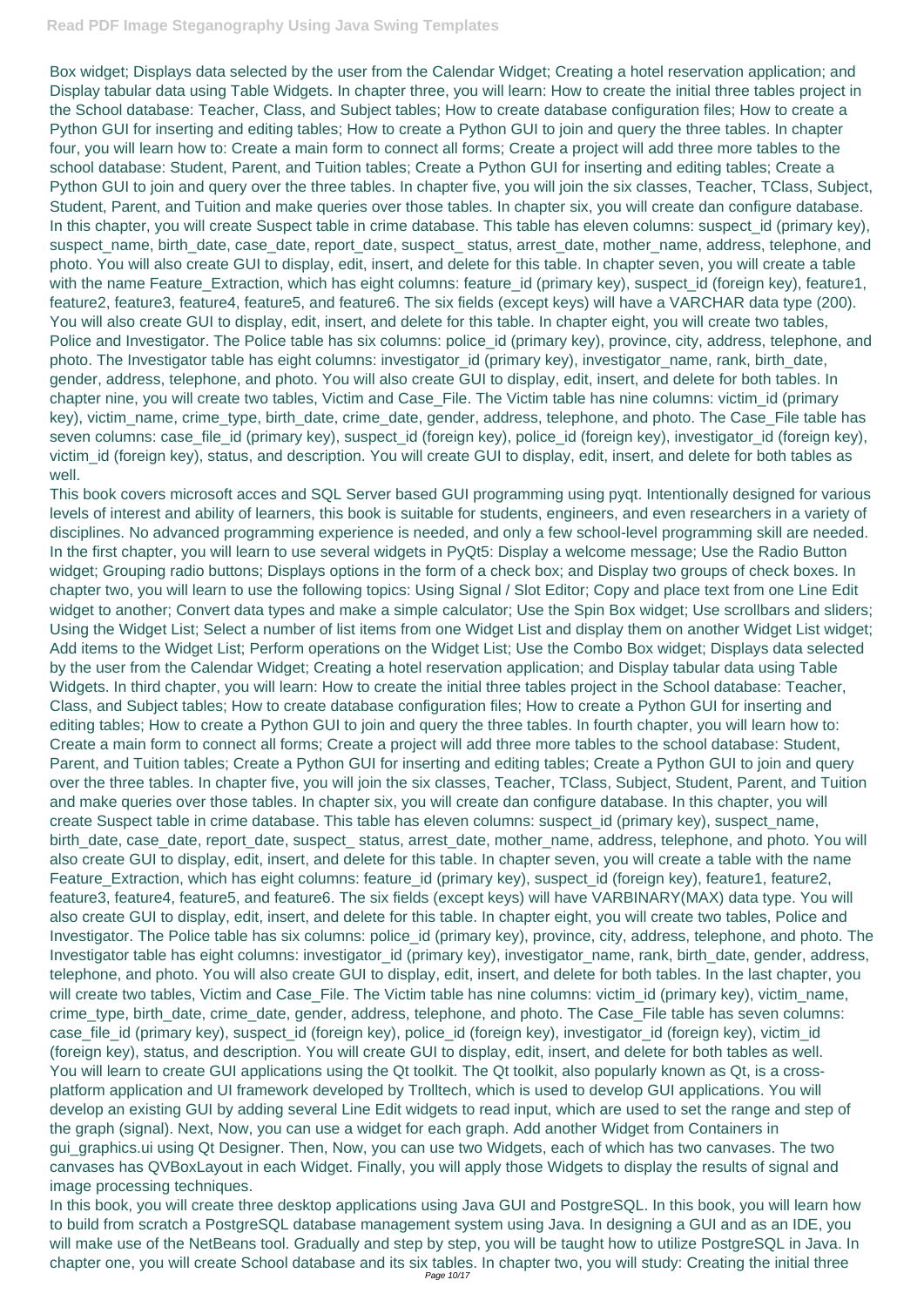Book 1: Practical Data Science Programming for Medical Datasets Analysis and Prediction with Python GUI In this book, you will implement two data science projects using Scikit-Learn, Scipy, and other libraries with Python GUI. In Project 1, you will learn how to use Scikit-Learn, NumPy, Pandas, Seaborn, and other libraries to perform how to predict early stage diabetes using Early Stage Diabetes Risk Prediction Dataset provided by Kaggle. This dataset contains the sign and symptpom data of newly diabetic or would be diabetic patient. This has been collected using direct questionnaires from the patients of Sylhet Diabetes Hospital in Sylhet, Bangladesh and approved by a doctor. You will develop a GUI using PyQt5 to plot distribution of features, feature importance, cross validation score, and prediced values versus true values. The machine learning models used in this project are Adaboost, Random Forest, Gradient Boosting, Logistic Regression, and Support Vector Machine. In Project 2, you will learn how to use Scikit-Learn, NumPy, Pandas, and other libraries to perform how to analyze and predict breast cancer using Breast Cancer Prediction Dataset provided by Kaggle. Worldwide, breast cancer is the most common type of cancer in women and the second highest in terms of mortality rates.Diagnosis of breast cancer is performed when an abnormal lump is found (from self-examination or x-ray) or a tiny speck of calcium is seen (on an x-ray). After a suspicious lump is found, the doctor will conduct a diagnosis to determine whether it is cancerous and, if so, whether it has spread to other parts of the body. This breast cancer dataset was obtained from the University of Wisconsin Hospitals, Madison from Dr. William H. Wolberg. You will develop a GUI using PyQt5 to plot distribution of features, pairwise relationship, test scores, prediced values versus true values, confusion matrix, and decision boundary. The machine learning models used in this project are K-Nearest Neighbor, Random Forest, Naive Bayes, Logistic Regression, Decision Tree, and Support Vector Machine. Book 2: Step by Step Tutorials For Data Science With Python GUI: Traffic And Heart Attack Analysis And Prediction In this book, you will implement two data science projects using Scikit-Learn, Scipy, and other libraries with Python GUI. In Chapter 1, you will learn how to use Scikit-Learn, Scipy, and other libraries to perform how to predict traffic (number of vehicles) in four different junctions using Traffic Prediction Dataset provided by Kaggle. This dataset contains 48.1k (48120) observations of the number of vehicles each hour in four different junctions: 1) DateTime; 2) Juction; 3) Vehicles; and 4) ID. In Chapter 2, you will learn how to use Scikit-Learn, NumPy, Pandas, and other libraries to perform how to analyze and predict heart attack using Heart Attack Analysis & Prediction Dataset provided by Kaggle. Book 3: BRAIN TUMOR: Analysis, Classification, and Detection Using Machine Learning and Deep Learning with Python GUI In this project, you will learn how to use Scikit-Learn, TensorFlow, Keras, NumPy, Pandas, Seaborn, and other libraries to implement brain tumor classification and detection with machine learning using Brain Tumor dataset provided by Kaggle. This dataset contains five first order Page 11/17

table projects in the school database: Teacher table, TClass table, and Subject table; Creating database configuration files; Creating a Java GUI for viewing and navigating the contents of each table; Creating a Java GUI for inserting and editing tables; and Creating a Java GUI to join and query the three tables. In chapter three, you will learn: Creating the main form to connect all forms; Creating a project will add three more tables to the school database: the Student table, the Parent table, and Tuition table; Creating a Java GUI to view and navigate the contents of each table; Creating a Java GUI for editing, inserting, and deleting records in each table; Creating a Java GUI to join and query the three tables and all six. In chapter four, you will study how to query the six tables. In chapter five, you will learn the basics of cryptography using Java. Here, you will learn how to write a Java program to count Hash, MAC (Message Authentication Code), store keys in a KeyStore, generate PrivateKey and PublicKey, encrypt / decrypt data, and generate and verify digital prints. In chapter six, you will create Bank database and its tables. In chapter seven, you will learn how to create and store salt passwords and verify them. You will create a Login table. In this case, you will see how to create a Java GUI using NetBeans to implement it. In addition to the Login table, in this chapter you will also create a Client table. In the case of the Client table, you will learn how to generate and save public and private keys into a database. You will also learn how to encrypt / decrypt data and save the results into a database. In chapter eight, you will create an Account table. This account table has the following ten fields: account\_id (primary key), client\_id (primarykey), account\_number, account\_date, account\_type, plain\_balance, cipher\_balance, decipher\_balance, digital\_signature, and signature\_verification. In this case, you will learn how to implement generating and verifying digital prints and storing the results into a database. In chapter nine, you will create a Client\_Data table, which has the following seven fields: client\_data\_id (primary key), account\_id (primary\_key), birth\_date, address, mother\_name, telephone, and photo\_path. In chapter ten, you will be taught how to create Crime database and its tables. In chapter eleven, you will be taught how to extract image features, utilizing BufferedImage class, in Java GUI. In chapter twelve, you will be taught to create Java GUI to view, edit, insert, and delete Suspect table data. This table has eleven columns: suspect id (primary key), suspect\_name, birth\_date, case\_date, report\_date, suspect\_ status, arrest\_date, mother\_name, address, telephone, and photo. In chapter thirteen, you will be taught to create Java GUI to view, edit, insert, and delete Feature\_Extraction table data. This table has eight columns: feature\_id (primary key), suspect\_id (foreign key), feature1, feature2, feature3, feature4, feature5, and feature6. In chapter fourteen, you will add two tables: Police\_Station and Investigator. These two tables will later be joined to Suspect table through another table, File\_Case. The Police\_Station has six columns: police\_station\_id (primary key), location, city, province, telephone, and photo. The Investigator has eight columns: investigator\_id (primary key), investigator\_name, rank, birth\_date, gender, address, telephone, and photo. Here, you will design a Java GUI to display, edit, fill, and delete data in both tables. In chapter fifteen, you will add two tables: Victim and File\_Case. The File\_Case table will connect four other tables: Suspect, Police\_Station, Investigator and Victim. The Victim table has nine columns: victim\_id (primary key), victim\_name, crime\_type, birth\_date, crime\_date, gender, address, telephone, and photo. The File\_Case has seven columns: file\_case\_id (primary key), suspect\_id (foreign key), police\_station\_id (foreign key), investigator\_id (foreign key), victim\_id (foreign key), status, and description. Here, you will also design a Java GUI to display, edit, fill, and delete data in both tables.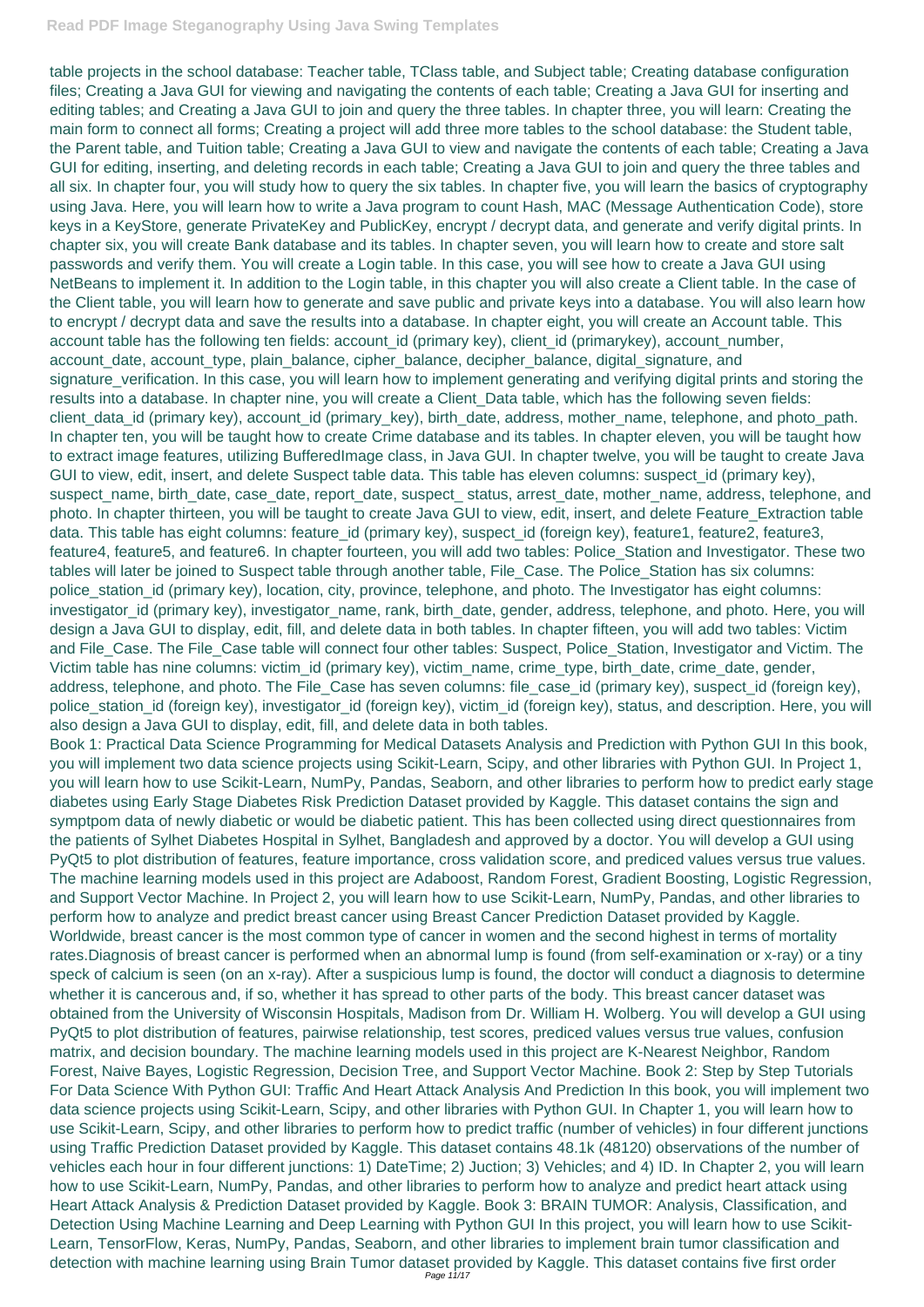features: Mean (the contribution of individual pixel intensity for the entire image), Variance (used to find how each pixel varies from the neighboring pixel 0, Standard Deviation (the deviation of measured Values or the data from its mean), Skewness (measures of symmetry), and Kurtosis (describes the peak of e.g. a frequency distribution). It also contains eight second order features: Contrast, Energy, ASM (Angular second moment), Entropy, Homogeneity, Dissimilarity, Correlation, and Coarseness. The machine learning models used in this project are K-Nearest Neighbor, Random Forest, Naive Bayes, Logistic Regression, Decision Tree, and Support Vector Machine. The deep learning models used in this project are MobileNet and ResNet50. In this project, you will develop a GUI using PyQt5 to plot boundary decision, ROC, distribution of features, feature importance, cross validation score, and predicted values versus true values, confusion matrix, training loss, and training accuracy.

In this book, you will learn how to build from scratch a criminal records management database system using Java / MySQL. All Java code for digital image processing in this book is Native Java. Intentionally not to rely on external libraries, so that readers know in detail the process of extracting digital images from scratch in Java. There are only three external libraries used in this book: Connector / J to facilitate Java to MySQL connections, JCalendar to display calendar controls, and JFreeChart to display graphics. Digital image techniques to extract image features used in this book are grascaling, sharpening, invertering, blurring, dilation, erosion, closing, opening, vertical prewitt, horizontal prewitt, Laplacian, horizontal sobel, and vertical sobel. For readers, you can develop it to store other advanced image features based on descriptors such as SIFT and others for developing descriptor based matching. In the first chapter, you will be shown the number of devices needed to be downloaded and installed. You need to know how to add external libraries to the NetBeans environment. These tools are needed so that you can run the Java scripts. In the second chapter, you will learn the basics of cryptography using Java. Here, you will learn how to write a Java program to count Hash, MAC (Message Authentication Code), store keys in a KeyStore, generate PrivateKey and PublicKey, encrypt / decrypt data, and generate and verify digital prints. In the third chapter, you will learn how to create and store salt passwords and verify them. You will create a Login table. In this case, you will see how to create a Java GUI using NetBeans to implement it. In addition to the Login table, in this chapter you will also create a Client table. In the case of the Client table, you will learn how to generate and save public and private keys into a database. You will also learn how to encrypt / decrypt data and save the results into a database. In the fourth chapter, you will create an Account table. This account table has the following ten fields: account\_id (primary key), client\_id (primarykey), account\_number, account\_date, account\_type, plain\_balance, cipher\_balance, decipher\_balance, digital\_signature, and signature\_verification. In this case, you will learn how to implement generating and verifying digital prints and storing the results into a database. In the fifth chapter, You create a table with the name of the Account, which has ten columns: account id (primary key), client id (primarykey), account\_number, account\_date, account\_type, plain\_balance, cipher\_balance, decipher\_balance, digital\_signature, and signature\_verification. In the sixth chapter, you will create a Client\_Data table, which has the following seven fields: client\_data\_id (primary key), account\_id (primary\_key), birth\_date, address, mother\_name, telephone, and photo\_path. In the seventh chapter, you will be taught to create Java GUI to view, edit, insert, and delete Suspect table data. This table has eleven columns: suspect\_id (primary key), suspect\_name, birth\_date, case\_date, report\_date, suspect\_ status, arrest\_date, mother\_name, address, telephone, and photo. In the eighth chapter, you will be taught how to create Crime database and its tables. In nineth chapter, you will be taught how to extract image features, utilizing BufferedImage class, in Java GUI. In the tenth chapter, you will be taught to create Java GUI to view, edit, insert, and delete Feature\_Extraction table data. This table has eight columns: feature\_id (primary key), suspect\_id (foreign key), feature1, feature2, feature3, feature4, feature5, and feature6. All six fields (except keys) will have a BLOB data type, so that the image of the feature will be directly saved into this table. In the eleventh chapter, you will add two tables: Police\_Station and Investigator. These two tables will later be joined to Suspect table through another table, File\_Case, which will be built in the seventh chapter. The Police\_Station has six columns: police\_station\_id (primary key), location, city, province, telephone, and photo. The Investigator has eight columns: investigator\_id (primary key), investigator\_name, rank, birth\_date, gender, address, telephone, and photo. Here, you will design a Java GUI to display, edit, fill, and delete data in both tables. In the twelfth chapter, you will add two tables: Victim and File\_Case. The File\_Case table will connect four other tables: Suspect, Police\_Station, Investigator and Victim. The Victim table has nine columns: victim\_id (primary key), victim\_name, crime\_type, birth\_date, crime\_date, gender, address, telephone, and

photo. The File\_Case has seven columns: file\_case\_id (primary key), suspect\_id (foreign key), police\_station\_id (foreign key), investigator\_id (foreign key), victim\_id (foreign key), status, and description. Here, you will also design a Java GUI to display, edit, fill, and delete data in both tables.

In this book, you will learn how to build from scratch a criminal records management database system using Java/PostgreSQL. All Java code for digital image processing in this book is Native Java. Intentionally not to rely on external libraries, so that readers know in detail the process of extracting digital images from scratch in Java. There are only three external libraries used in this book: Connector / J to facilitate Java to MySQL connections, JCalendar to display calendar controls, and JFreeChart to display graphics. Digital image techniques to extract image features used in this book are grascaling, sharpening, invertering, blurring, dilation, erosion, closing, opening, vertical prewitt, horizontal prewitt, Laplacian, horizontal sobel, and vertical sobel. For readers, you can develop it to store other advanced image features based on descriptors such as SIFT and others for developing descriptor based matching. In the first chapter, you will learn: How to install NetBeans, JDK 11, and the PostgreSQL connector; How to integrate external libraries into projects; How the basic PostgreSQL commands are used; How to query statements to create databases, create tables, fill tables, and manipulate table contents is done.In the first chapter, you will learn: How to install NetBeans, JDK 11, and the PostgreSQL connector; How to integrate external libraries into projects; How the basic PostgreSQL commands are used; How to query statements to create databases, create tables, fill tables, and manipulate table contents is done. In the second chapter, you will learn querying data from the postgresql using jdbc including establishing a database connection, creating a statement object, executing the query, processing the resultset object, querying data using a statement that returns multiple rows, querying data using a statement that has parameters, inserting data into a table using jdbc, updating data in postgresql database using jdbc, Page 12/17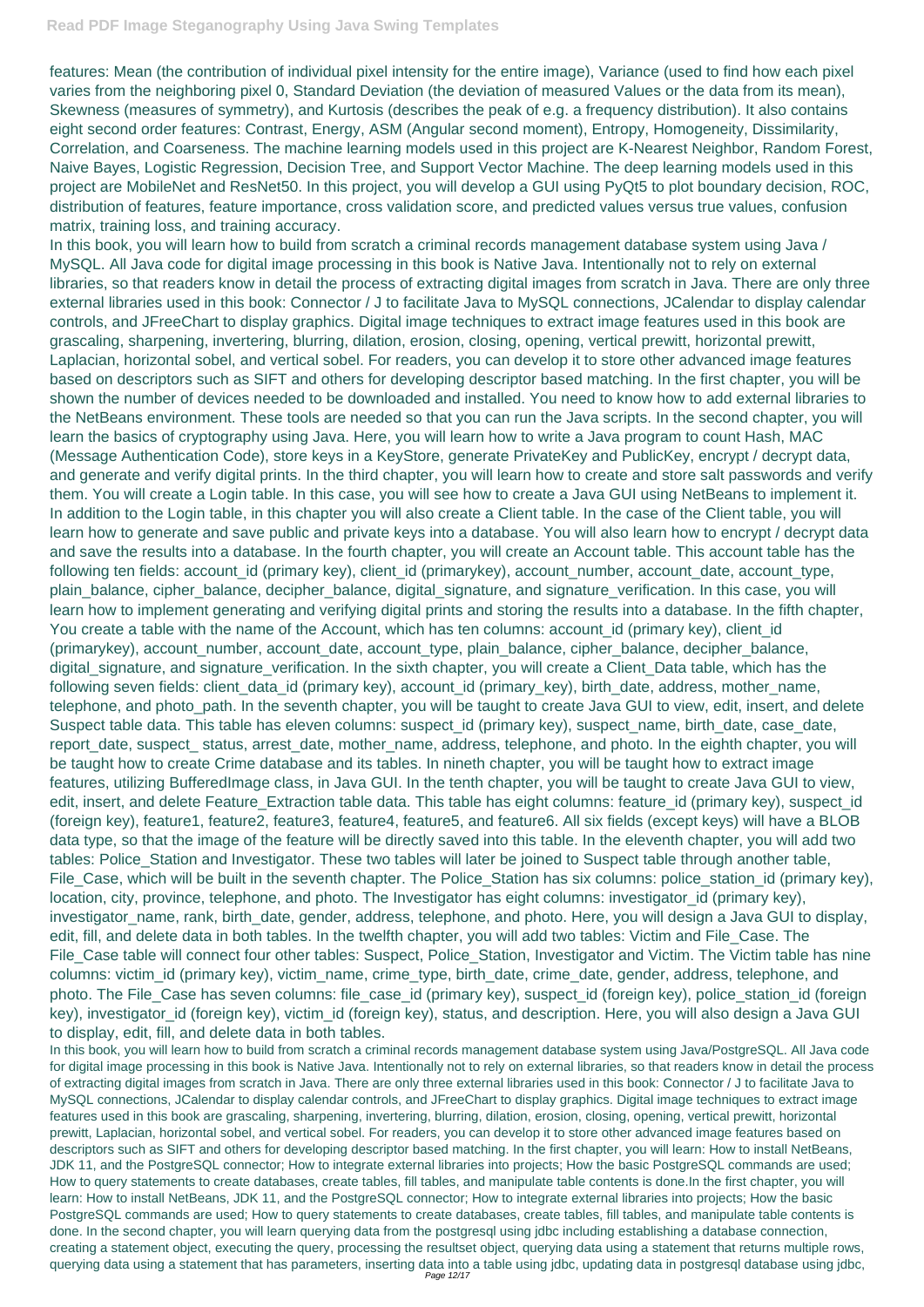calling postgresql stored function using jdbc, deleting data from a postgresql table using jdbc, and postgresql jdbc transaction. In third chapter, you will be taught how to extract image features, utilizing BufferedImage class, in Java GUI. In the fourth chapter, you will be taught how to create Crime database and its tables. In the fifth chapter, you will be taught to create Java GUI to view, edit, insert, and delete Suspect table data. This table has eleven columns: suspect id (primary key), suspect name, birth\_date, case\_date, report\_date, suspect\_ status, arrest\_date, mother\_name, address, telephone, and photo. In the sixth chapter, you will be taught to create Java GUI to view, edit, insert, and delete Feature Extraction table data. This table has eight columns: feature id (primary key), suspect id (foreign key), feature1, feature2, feature3, feature4, feature5, and feature6. All six fields (except keys) will have a BLOB data type, so that the image of the feature will be directly saved into this table. In the seventh chapter, you will add two tables: Police Station and Investigator. These two tables will later be joined to Suspect table through another table, File\_Case, which will be built in the seventh chapter. The Police\_Station has six columns: police\_station\_id (primary key), location, city, province, telephone, and photo. The Investigator has eight columns: investigator\_id (primary key), investigator name, rank, birth date, gender, address, telephone, and photo. Here, you will design a Java GUI to display, edit, fill, and delete data in both tables. In the eigthth chapter, you will add two tables: Victim and File\_Case. The File\_Case table will connect four other tables: Suspect, Police Station, Investigator and Victim. The Victim table has nine columns: victim id (primary key), victim name, crime type, birth date, crime date, gender, address, telephone, and photo. The File Case has seven columns: file case id (primary key), suspect id (foreign key), police station id (foreign key), investigator id (foreign key), victim id (foreign key), status, and description. Here, you will also design a Java GUI to display, edit, fill, and delete data in both tables. Finally, this book is hopefully useful for you. In this book, you will learn how to build from scratch a PostgreSQL database management system using Java. In designing a GUI and as an IDE, you will make use of the NetBeans tool. Gradually and step by step, you will be taught how to utilize PostgreSQL in Java. In the first chapter, you will learn: How to install NetBeans, JDK 11, and the PostgreSQL connector; How to integrate external libraries into projects; How the basic PostgreSQL commands are used; How to query statements to create databases, create tables, fill tables, and manipulate table contents is done.In the first chapter, you will learn: How to install NetBeans, JDK 11, and the PostgreSQL connector; How to integrate external libraries into projects; How the basic PostgreSQL commands are used; How to query statements to create databases, create tables, fill tables, and manipulate table contents is done. In the second chapter, you will learn querying data from the postgresql using jdbc including establishing a database connection, creating a statement object, executing the query, processing the resultset object, querying data using a statement that returns multiple rows, querying data using a statement that has parameters, inserting data into a table using jdbc, updating data in postgresql database using jdbc, calling postgresql stored function using jdbc, deleting data from a postgresql table using jdbc, and postgresql jdbc transaction. In the third chapter, you will study: Creating the initial three table projects in the school database: Teacher table, TClass table, and Subject table; Creating database configuration files; Creating a Java GUI for viewing and navigating the contents of each table; Creating a Java GUI for inserting and editing tables; and Creating a Java GUI to join and query the three tables. In the fourth chapter, you will learn: Creating the main form to connect all forms; Creating a project will add three more tables to the school database: the Student table, the Parent table, and Tuition table; Creating a Java GUI to view and navigate the contents of each table; Creating a Java GUI for editing, inserting, and deleting records in each table; Creating a Java GUI to join and query the three tables and all six. In the last chapter, you will study how to query the six tables. Finally, this book is hopefully useful and can improve database programming skills for every Java/PostgreSQL programmer.

This book offers the straightforward, practical answers you need to help you do your job. This hands-on tutorial/reference/guide to PostgreSQL and SQL Server is not only perfect for students and beginners, but it also works for experienced developers who aren't getting the most from PostgreSQL and SQL Server. As you would expect, this book shows how to build from scratch two different databases: PostgreSQL and SQL Server using Java. In designing a GUI and as an IDE, you will make use of the NetBeans tool. In chapter one, you will learn: How to install NetBeans, JDK 11, and the PostgreSQL connector; How to integrate external libraries into projects; How the basic PostgreSQL commands are used; How to query statements to create databases, create tables, fill tables, and manipulate table contents is done. In chapter two, you will learn querying data from the postgresql using jdbc including establishing a database connection, creating a statement object, executing the query, processing the resultset object, querying data using a statement that returns multiple rows, querying data using a statement that has parameters, inserting data into a table using jdbc, updating data in postgresql database using jdbc, calling postgresql stored function using jdbc, deleting data from a postgresql table using jdbc, and postgresql jdbc transaction. In chapter three, you will learn the basics of cryptography using Java. Here, you will learn how to write a Java program to count Hash, MAC (Message Authentication Code), store keys in a KeyStore, generate PrivateKey and PublicKey, encrypt / decrypt data, and generate and verify digital prints. You will also learn how to create and store salt passwords and verify them. In chapter four, you will create a PostgreSQL database, named Bank, and its tables. In chapter five, you will create a Login table. In this case, you will see how to create a Java GUI using NetBeans to implement it. In addition to the Login table, in this chapter you will also create a Client table. In the case of the Client table, you will learn how to generate and save public and private keys into a database. You will also learn how to encrypt / decrypt data and save the results into a database. In chapter six, you will create an Account table. This account table has the following ten fields: account\_id (primary key), client\_id (primarykey), account\_number, account\_date, account\_type, plain\_balance, cipher\_balance, decipher\_balance, digital\_signature, and signature\_verification. In this case, you will learn how to implement generating and verifying digital prints and storing the results into a database. In chapter seven, you create a table named Client\_Data, which has seven columns: client\_data\_id (primary key), account\_id (primary key), birth date, address, mother name, telephone, and photo path. In chapter eight, you will be taught how to create a SQL Server database, named Crime, and its tables. In chapter nine, you will be taught how to extract image features, utilizing BufferedImage class, in Java GUI. In chapter ten, you will be taught to create Java GUI to view, edit, insert, and delete Suspect table data. This table has eleven columns: suspect\_id (primary key), suspect\_name, birth\_date, case\_date, report\_date, suspect\_ status, arrest\_date, mother\_name, address, telephone, and photo. In chapter eleven, you will be taught to create Java GUI to view, edit, insert, and delete Feature\_Extraction table data. This table has eight columns: feature\_id (primary key), suspect\_id (foreign key), feature1, feature2, feature3, feature4, feature5, and feature6. In chapter twelve, you will add two tables: Police\_Station and Investigator. These two tables will later be joined to Suspect table through another table, File\_Case, which will be built in the seventh chapter. The Police\_Station has six columns: police\_station\_id (primary key), location, city, province, telephone, and photo. The Investigator has eight columns: investigator\_id (primary key), investigator\_name, rank, birth\_date, gender, address, telephone, and photo. Here, you will design a Java GUI to display, edit, fill, and delete data in both tables. In chapter thirteen, you will add two tables: Victim and File\_Case. The File\_Case table will connect four other tables: Suspect, Police\_Station, Investigator and Victim. The Victim table has nine columns: victim\_id (primary key), victim\_name, crime\_type, birth\_date, crime\_date, gender, address, telephone, and photo. The File\_Case has seven columns: file\_case\_id (primary key), suspect\_id (foreign key), police\_station\_id (foreign key), investigator\_id (foreign key), victim\_id (foreign key), status, and description. Here, you will also design a Java GUI to display, edit, fill, and delete data in both tables. Finally, this book is hopefully useful and can improve database programming skills for every Java/PostgreSQL/SQL Server programmer.

This step-by-step guide to explore database programming using Java is ideal for people with little or no programming experience. The goal of this concise book is not just to teach you Java, but to help you think like a programmer. Each brief chapter covers the material for one week of a college course to help you practice what you've learned. As you would expect, this book shows how to build from scratch two different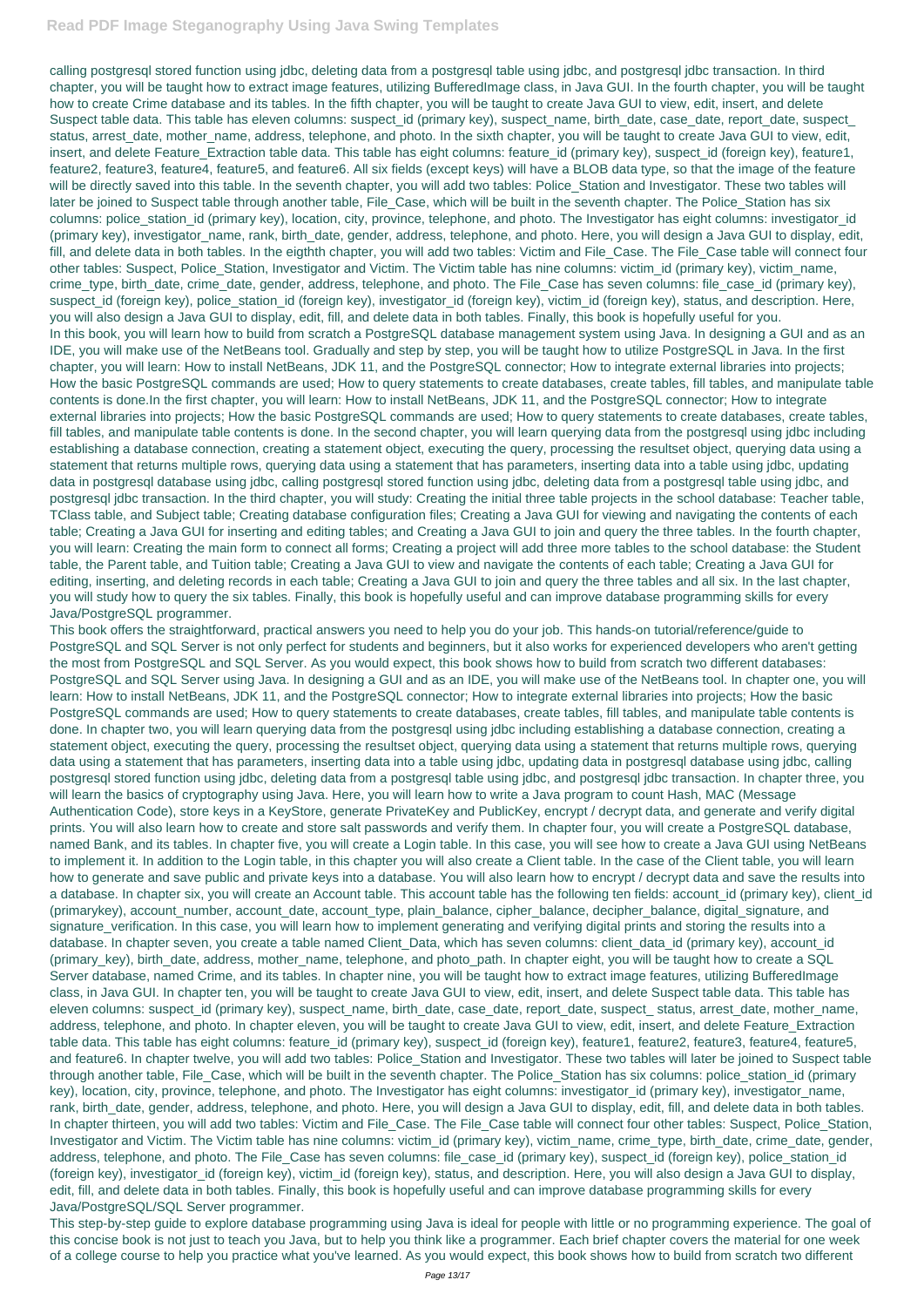databases: PostgreSQL and SQLite using Java. In designing a GUI and as an IDE, you will make use of the NetBeans tool. In the first chapter, you will learn: How to install NetBeans, JDK 11, and the PostgreSQL connector; How to integrate external libraries into projects; How the basic PostgreSQL commands are used; How to query statements to create databases, create tables, fill tables, and manipulate table contents is done.In the first chapter, you will learn: How to install NetBeans, JDK 11, and the PostgreSQL connector; How to integrate external libraries into projects; How the basic PostgreSQL commands are used; How to query statements to create databases, create tables, fill tables, and manipulate table contents is done. In the second chapter, you will learn querying data from the postgresql using jdbc including establishing a database connection, creating a statement object, executing the query, processing the resultset object, querying data using a statement that returns multiple rows, querying data using a statement that has parameters, inserting data into a table using jdbc, updating data in postgresql database using jdbc, calling postgresql stored function using jdbc, deleting data from a postgresql table using jdbc, and postgresql jdbc transaction. In chapter three, you will create a PostgreSQL database, named School, and its tables. In chapter four, you will study: Creating the initial three table projects in the school database: Teacher table, TClass table, and Subject table; Creating database configuration files; Creating a Java GUI for viewing and navigating the contents of each table; Creating a Java GUI for inserting and editing tables; and Creating a Java GUI to join and query the three tables. In chapter five, you will learn: Creating the main form to connect all forms; Creating a project will add three more tables to the school database: the Student table, the Parent table, and Tuition table; Creating a Java GUI to view and navigate the contents of each table; Creating a Java GUI for editing, inserting, and deleting records in each table; Creating a Java GUI to join and query the three tables and all six. In chapter six, you will study how to query the six tables. In chapter seven, you will be shown how to create SQLite database and tables with Java. In chapter eight, you will be taught how to extract image features, utilizing BufferedImage class, in Java GUI. Digital image techniques to extract image features used in this chapted are grascaling, sharpening, invertering, blurring, dilation, erosion, closing, opening, vertical prewitt, horizontal prewitt, Laplacian, horizontal sobel, and vertical sobel. For readers, you can develop it to store other advanced image features based on descriptors such as SIFT and others for developing descriptor based matching. In chapter nine, you will be taught to create Java GUI to view, edit, insert, and delete Suspect table data. This table has eleven columns: suspect id (primary key), suspect name, birth date, case date, report date, suspect status, arrest date, mother name, address, telephone, and photo. In chapter ten, you will be taught to create Java GUI to view, edit, insert, and delete Feature Extraction table data. This table has eight columns: feature\_id (primary key), suspect\_id (foreign key), feature1, feature2, feature3, feature4, feature5, and feature6. All six fields (except keys) will have a BLOB data type, so that the image of the feature will be directly saved into this table. In chapter eleven, you will add two tables: Police\_Station and Investigator. These two tables will later be joined to Suspect table through another table, File Case, which will be built in the seventh chapter. The Police Station has six columns: police station id (primary key), location, city, province, telephone, and photo. The Investigator has eight columns: investigator id (primary key), investigator name, rank, birth date, gender, address, telephone, and photo. Here, you will design a Java GUI to display, edit, fill, and delete data in both tables. In chapter twelve, you will add two tables: Victim and Case\_File. The File\_Case table will connect four other tables: Suspect, Police\_Station, Investigator and Victim. The Victim table has nine columns: victim\_id (primary key), victim\_name, crime\_type, birth\_date, crime\_date, gender, address, telephone, and photo. The Case\_File has seven columns: case\_file\_id (primary key), suspect\_id (foreign key), police\_station\_id (foreign key), investigator\_id (foreign key), victim\_id (foreign key), status, and description. Here, you will also design a Java GUI to display, edit, fill, and delete data in both tables. Finally, this book is hopefully useful and can improve database programming skills for every Java/PostgreSL/SQLite pogrammer.

In this book, you will create two MariaDB and PostgreSQL driven projects using PyQt. The step-by-step guide in this book is expected to help the reader's confidence to become a programmer who can solve database programming problems. A progressive project is provided to demonstrate how to apply the concepts of MariaDB and PostgreSQL using Python. In second chapter, you will learn PyQt that consists of a number of Python bindings for cross-platform applications that combine all the strengths of Qt and Python. By using PyQt, you can include all Qt libraries in Python code, so you can write GUI applications in Python. In other words, you can use PyQt to access all the features provided by Qt through Python code. Because PyQt depends on the Qt libraries at run time, you need to install PyQt. In third chapter, you will learn: How to create the initial three tables project in the School database: Teacher, Class, and Subject tables; How to create database configuration files; How to create a Python GUI for inserting and editing tables; How to create a Python GUI to join and query the three tables. In fourth chapter, you will learn how to: Create a main form to connect all forms; Create a project will add three more tables to the school database: Student, Parent, and Tuition tables; Create a Python GUI for inserting and editing tables; Create a Python GUI to join and query over the three tables. In this chapter, you will join the six classes, Teacher, TClass, Subject, Student, Parent, and Tuition and make queries over those tables. In chapter five, you will create dan configure PotgreSQL database. In this chapter, you will create Suspect table in crime database. This table has eleven columns: suspect\_id (primary key), suspect\_name, birth\_date, case\_date, report\_date, suspect\_ status, arrest\_date, mother\_name, address, telephone, and photo. You will also create GUI to display, edit, insert, and delete for this table. In chapter six, you will create a table with the name Feature\_Extraction, which has eight columns: feature\_id (primary key), suspect\_id (foreign key), feature1, feature2, feature3, feature4, feature5, and feature6. The six fields (except keys) will have a VARCHAR data type (200). You will also create GUI to display, edit, insert, and delete for this table. In chapter seven, you will create two tables, Police and Investigator. The Police table has six columns: police\_id (primary key), province, city, address, telephone, and photo. The Investigator table has eight columns: investigator\_id (primary key), investigator\_name, rank, birth\_date, gender, address, telephone, and photo. You will also create GUI to display, edit, insert, and delete for both tables. In chapter eight, you will create two tables, Victim and Case\_File. The Victim table has nine columns: victim\_id (primary key), victim\_name, crime\_type, birth\_date, crime\_date, gender, address, telephone, and photo. The Case\_File table has

seven columns: case\_file\_id (primary key), suspect\_id (foreign key), police\_id (foreign key), investigator\_id (foreign key), victim\_id (foreign key), status, and description. You will create GUI to display, edit, insert, and delete for both tables as well.

In this book, you will create three desktop applications using Java GUI and PostgreSQL. In this book, you will learn how to build from scratch a PostgreSQL database management system using Java. In designing a GUI and as an IDE, you will make use of the NetBeans tool.

Gradually and step by step, you will be taught how to utilize PostgreSQL in Java. In chapter one, you will create School database and its six tables. In chapter two, you will study: Creating the initial three table projects in the school database: Teacher table, TClass table, and Subject table; Creating database configuration files; Creating a Java GUI for viewing and navigating the contents of each table; Creating a Java GUI for inserting and editing tables; and Creating a Java GUI to join and query the three tables. In chapter three, you will learn: Creating the main form to connect all forms; Creating a project will add three more tables to the school database: the Student table, the Parent table, and Tuition table; Creating a Java GUI to view and navigate the contents of each table; Creating a Java GUI for editing, inserting, and deleting records in each table; Creating a Java GUI to join and query the three tables and all six. In chapter four, you will study how to query the six tables. In chapter five, you will learn the basics of cryptography using Java. Here, you will learn how to write a Java program to count Hash, MAC (Message Authentication Code), store keys in a KeyStore, generate PrivateKey and PublicKey, encrypt / decrypt data, and generate and verify digital prints. In chapter six, you will create Bank database and its tables. In chapter seven, you will learn how to create and store salt passwords and verify them. You will create a Login table. In this case, you will see how to create a Java GUI using NetBeans to implement it. In addition to the Login table, in this chapter you will also create a Client table. In the case of the Client table, you will learn how to generate and save public and private keys into a database. You will also learn how to encrypt / decrypt data and save the results into a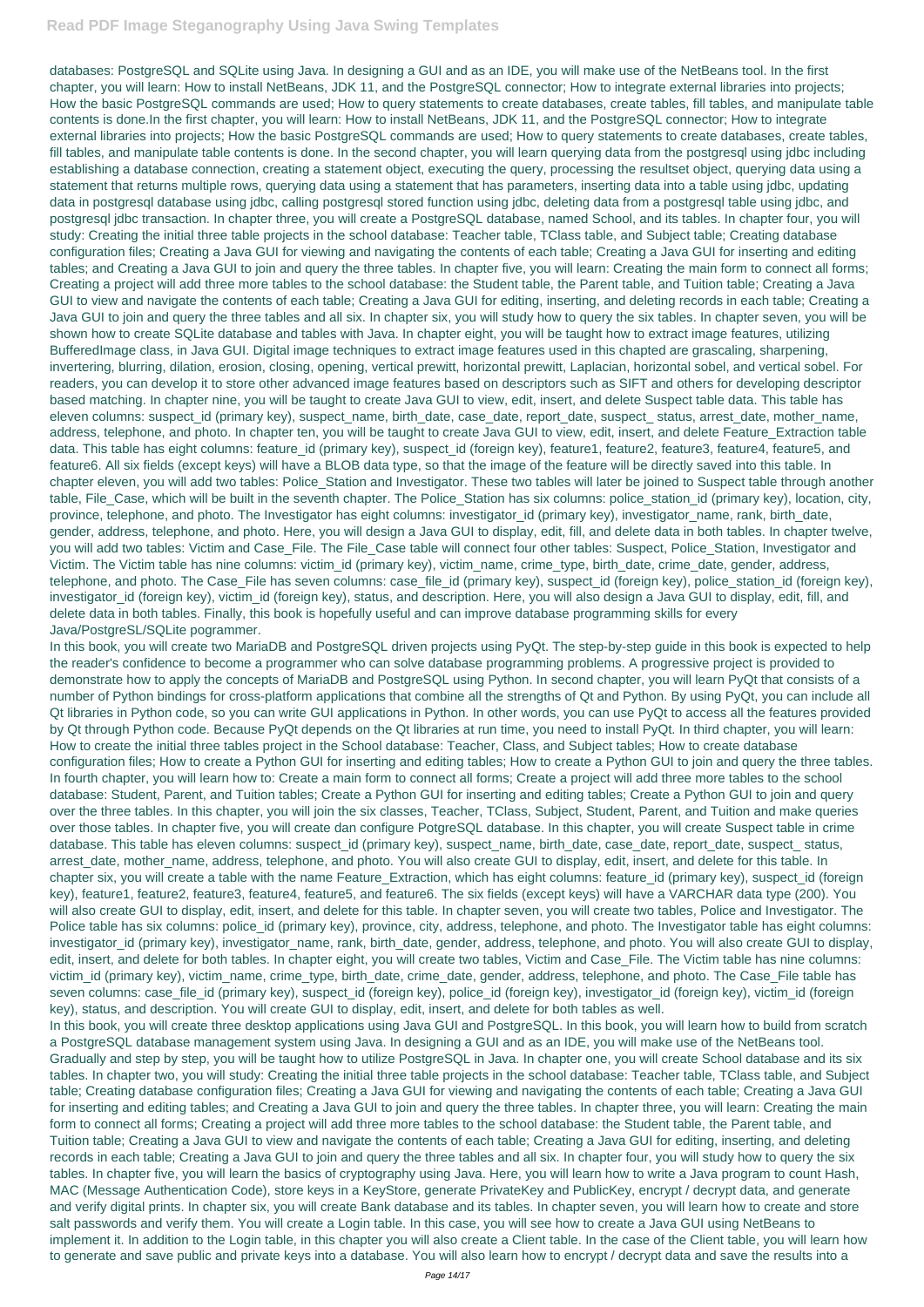database. In chapter eight, you will create an Account table. This account table has the following ten fields: account\_id (primary key), client\_id (primarykey), account\_number, account\_date, account\_type, plain\_balance, cipher\_balance, decipher\_balance, digital\_signature, and signature\_verification. In this case, you will learn how to implement generating and verifying digital prints and storing the results into a database. In chapter nine, you will create a Client\_Data table, which has the following seven fields: client\_data\_id (primary key), account\_id (primary\_key), birth\_date, address, mother\_name, telephone, and photo\_path. In chapter ten, you will be taught how to create Crime database and its tables. In chapter eleven, you will be taught how to extract image features, utilizing BufferedImage class, in Java GUI. In chapter twelve, you will be taught to create Java GUI to view, edit, insert, and delete Suspect table data. This table has eleven columns: suspect id (primary key), suspect name, birth date, case date, report date, suspect status, arrest date, mother name, address, telephone, and photo. In chapter thirteen, you will be taught to create Java GUI to view, edit, insert, and delete Feature\_Extraction table data. This table has eight columns: feature id (primary key), suspect id (foreign key), feature1, feature2, feature3, feature4, feature5, and feature6. In chapter fourteen, you will add two tables: Police Station and Investigator. These two tables will later be joined to Suspect table through another table, File\_Case, which will be built in the seventh chapter. The Police\_Station has six columns: police\_station\_id (primary key), location, city, province, telephone, and photo. The Investigator has eight columns: investigator id (primary key), investigator name, rank, birth date, gender, address, telephone, and photo. Here, you will design a Java GUI to display, edit, fill, and delete data in both tables. In chapter fifteen, you will add two tables: Victim and File\_Case. The File\_Case table will connect four other tables: Suspect, Police\_Station, Investigator and Victim. The Victim table has nine columns: victim\_id (primary key), victim\_name, crime, type, birth\_date, crime\_date, gender, address, telephone, and photo. The File Case has seven columns: file case id (primary key), suspect id (foreign key), police station id (foreign key), investigator\_id (foreign key), victim\_id (foreign key), status, and description. Here, you will also design a Java GUI to display, edit, fill, and delete data in both tables.

This book is a comprehensive guide to Python as one of the fastest-growing computer languages including Web and Internet applications. This clear and concise introduction to the Python language is aimed at readers who are already familiar with programming in at least one language. This hands-on book introduces the essential topic of coding and the Python computer language to beginners and pogrammers of all ages. This book explains relational theory in practice, and demonstrates through two projects how you can apply it to your use of PostgreSQL and SQL Server databases. This book covers the important requirements of teaching databases with a practical and progressive perspective. This book offers the straightforward, practical answers you need to help you do your job. This hands-on tutorial/reference/guide to PostgreSQL and SQL Server is not only perfect for students and beginners, but it also works for experienced developers who aren't getting the most from both databases. In designing a GUI and as an IDE, you will make use Qt Designer. In the first chapter, you will learn to use several widgets in PyQt5: Display a welcome message; Use the Radio Button widget; Grouping radio buttons; Displays options in the form of a check box; and Display two groups of check boxes. In chapter two, you will learn to use the following topics: Using Signal / Slot Editor; Copy and place text from one Line Edit widget to another; Convert data types and make a simple calculator; Use the Spin Box widget; Use scrollbars and sliders; Using the Widget List; Select a number of list items from one Widget List and display them on another Widget List widget; Add items to the Widget List; Perform operations on the Widget List; Use the Combo Box widget; Displays data selected by the user from the Calendar Widget; Creating a hotel reservation application; and Display tabular data using Table Widgets. In chapter three, you will learn: How to create the initial three tables project in the School database: Teacher, Class, and Subject tables; How to create database configuration files; How to create a Python GUI for inserting and editing tables; How to create a Python GUI to join and query the three tables. In chapter four, you will learn how to: Create a main form to connect all forms; Create a project will add three more tables to the school database: Student, Parent, and Tuition tables; Create a Python GUI for inserting and editing tables; Create a Python GUI to join and query over the three tables. In chapter five, you will join the six classes, Teacher, TClass, Subject, Student, Parent, and Tuition and make queries over those tables. In chapter six, you will get introduction of postgresql. And then, you will learn querying data from the postgresql using Python including establishing a database connection, creating a statement object, executing the query, processing the resultset object, querying data using a statement that returns multiple rows, querying data using a statement that has parameters, inserting data into a table using Python, updating data in postgresql database using Python, calling postgresql stored function using Python, deleting data from a postgresql table using Python, and postgresql Python transaction. In chapter seven, you will create dan configure PotgreSQL database. In this chapter, you will create Suspect table in crime database. This table has eleven columns: suspect\_id (primary key), suspect\_name, birth\_date, case\_date, report\_date, suspect\_ status, arrest\_date, mother\_name, address, telephone, and photo. You will also create GUI to display, edit, insert, and delete for this table. In chapter eight, you will create a table with the name Feature\_Extraction, which has eight columns: feature\_id (primary key), suspect\_id (foreign key), feature1, feature2, feature3, feature4, feature5, and feature6. The six fields (except keys) will have a VARCHAR data type (200). You will also create GUI to display, edit, insert, and delete for this table. In chapter nine, you will create two tables, Police and Investigator. The Police table has six columns: police\_id (primary key), province, city, address, telephone, and photo. The Investigator table has eight columns: investigator\_id (primary key), investigator\_name, rank, birth\_date, gender, address, telephone, and photo. You will also create GUI to display, edit, insert, and delete for both tables. In chapter ten, you will create two tables, Victim and Case\_File. The Victim table has nine columns: victim\_id (primary key), victim\_name, crime\_type, birth\_date, crime\_date, gender, address, telephone, and photo. The Case\_File table has seven columns: case\_file\_id (primary key), suspect\_id (foreign key), police\_id (foreign key), investigator\_id (foreign key), victim\_id (foreign key), status, and description. You will create GUI to display, edit, insert, and delete for both tables as well.

This is a computer programming book using Python that is focused on effective learning. Intentionally designed for various levels of interest and ability of learners, this book is suitable for students, engineers, and even researchers in a variety of disciplines. No advanced programming experience is needed, and only a few school-level programming skill are needed. The step-by-step guide in this book is expected to help the reader's confidence to become a programmer who can solve database programming problems. A progressive project is provided to demonstrate how to apply the concepts of MariaDB using Python. In second chapter, you will learn PyQt that consists of a number of Python bindings for cross-platform applications that combine all the strengths of Qt and Python. By using PyQt, you can include all Qt libraries in Python code, so you can write GUI applications in Python. In other words, you can use PyQt to access all the features provided by Qt through Python code. Because PyQt depends on the Qt libraries at run time, you need to install PyQt. In third chapter, you will learn: How to create the initial three tables project in the School database: Teacher, Class, and Subject tables; How to create database configuration files; How to create a Python GUI for inserting and editing tables; How to create a Python GUI to join and query the three tables. In fourth chapter, you will learn how to: Create a main form to connect all forms; Create a project will add three more tables to the school database: Student, Parent, and Tuition tables; Create a Python GUI for inserting and editing tables; Create a Python GUI to join and query over the three tables. In the last chapter, you will join the six classes, Teacher, TClass, Subject, Student, Parent, and Tuition and make queries over those tables. This book is SQL Server version of our previous works. This book consists of a series of step-by-step tutorials for creating mini projects in integrating pyqt, python, opencv, and SQL Server database. By studying this book, you will understand how to program python GUIs involving opencv and databases in applications. This book is suitable for beginners, students, engineers, and even researchers in a variety of disciplines. No advanced programming experience is needed, and only a few school-level programming Page 15/17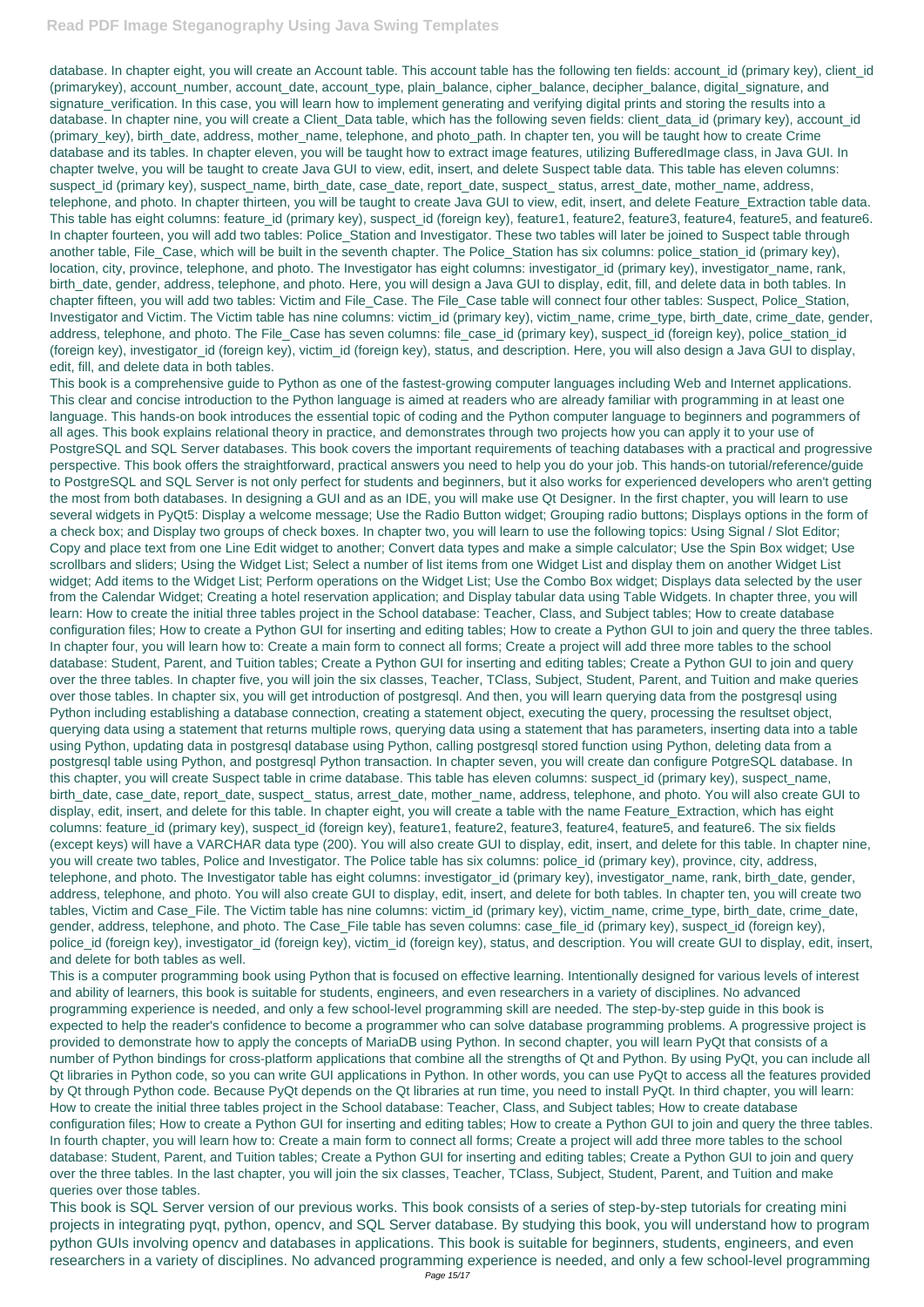skills are needed. In the first chapter, you will learn to use several widgets in PyQt5: Display a welcome message; Use the Radio Button widget; Grouping radio buttons; Displays options in the form of a check box; and Display two groups of check boxes. In chapter two, you will learn to use the following topics: Using Signal / Slot Editor; Copy and place text from one Line Edit widget to another; Convert data types and make a simple calculator; Use the Spin Box widget; Use scrollbars and sliders; Using the Widget List; Select a number of list items from one Widget List and display them on another Widget List widget; Add items to the Widget List; Perform operations on the Widget List; Use the Combo Box widget; Displays data selected by the user from the Calendar Widget; Creating a hotel reservation application; and Display tabular data using Table Widgets. In chapter three, you will create dan configure database. In this chapter, you will create Suspect table in crime database. This table has eleven columns: suspect\_id (primary key), suspect\_name, birth\_date, case\_date, report\_date, suspect\_status, arrest\_date, mother\_name, address, telephone, and photo. You will also create GUI to display, edit, insert, and delete for this table. In chapter four, you will create a table with the name Feature\_Extraction, which has eight columns: feature\_id (primary key), suspect\_id (foreign key), feature1, feature2, feature3, feature4, feature5, and feature6. The six fields (except keys) will have VARBINARY(MAX) data type. You will also create GUI to display, edit, insert, and delete for this table. In chapter five, you will create two tables, Police and Investigator. The Police table has six columns: police\_id (primary key), province, city, address, telephone, and photo. The Investigator table has eight columns: investigator\_id (primary key), investigator\_name, rank, birth\_date, gender, address, telephone, and photo. You will also create GUI to display, edit, insert, and delete for both tables. In chapter six, you will create two tables, Victim and Case\_File. The Victim table has nine columns: victim\_id (primary key), victim\_name, crime\_type, birth\_date, crime\_date, gender, address, telephone, and photo. The Case\_File table has seven columns: case\_file\_id (primary key), suspect\_id (foreign key), police\_id (foreign key), investigator\_id (foreign key), victim\_id (foreign key), status, and description. You will create GUI to display, edit, insert, and delete for both tables as well.

In this book, you will learn how to use NumPy, Pandas, OpenCV, Scikit-Learn and other libraries to how to plot graph and to process digital image. Then, you will learn how to classify features using Perceptron, Adaline, Logistic Regression (LR), Support Vector Machine (SVM), Decision Tree (DT), Random Forest (RF), and K-Nearest Neighbor (KNN) models. You will also learn how to extract features using Principal Component Analysis (PCA), Linear Discriminant Analysis (LDA), Kernel Principal Component Analysis (KPCA) algorithms and use them in machine learning. In Chapter 1, you will learn: Tutorial Steps To Create A Simple GUI Application, Tutorial Steps to Use Radio Button, Tutorial Steps to Group Radio Buttons, Tutorial Steps to Use CheckBox Widget, Tutorial Steps to Use Two CheckBox Groups, Tutorial Steps to Understand Signals and Slots, Tutorial Steps to Convert Data Types, Tutorial Steps to Use Spin Box Widget, Tutorial Steps to Use ScrollBar and Slider, Tutorial Steps to Use List Widget, Tutorial Steps to Select Multiple List Items in One List Widget and Display It in Another List Widget, Tutorial Steps to Insert Item into List Widget, Tutorial Steps to Use Operations on Widget List, Tutorial Steps to Use Combo Box, Tutorial Steps to Use Calendar Widget and Date Edit, and Tutorial Steps to Use Table Widget. In Chapter 2, you will learn: Tutorial Steps To Create A Simple Line Graph, Tutorial Steps To Create A Simple Line Graph in Python GUI, Tutorial Steps To Create A Simple Line Graph in Python GUI: Part 2, Tutorial Steps To Create Two or More Graphs in the Same Axis, Tutorial Steps To Create Two Axes in One Canvas, Tutorial Steps To Use Two Widgets, Tutorial Steps To Use Two Widgets, Each of Which Has Two Axes, Tutorial Steps To Use Axes With Certain Opacity Levels, Tutorial Steps To Choose Line Color From Combo Box, Tutorial Steps To Calculate Fast Fourier Transform, Tutorial Steps To Create GUI For FFT, Tutorial Steps To Create GUI For FFT With Some Other Input Signals, Tutorial Steps To Create GUI For Noisy Signal, Tutorial Steps To Create GUI For Noisy Signal Filtering, and Tutorial Steps To Create GUI For Wav Signal Filtering. In Chapter 3, you will learn: Tutorial Steps To Convert RGB Image Into Grayscale, Tutorial Steps To Convert RGB Image Into YUV Image, Tutorial Steps To Convert RGB Image Into HSV Image, Tutorial Steps To Filter Image, Tutorial Steps To Display Image Histogram, Tutorial Steps To Display Filtered Image Histogram, Tutorial Steps To Filter Image With CheckBoxes, Tutorial Steps To Implement Image Thresholding, and Tutorial Steps To Implement Adaptive Image Thresholding. You will also learn: Tutorial Steps To Generate And Display Noisy Image, Tutorial Steps To Implement Edge Detection On Image, Tutorial Steps To Implement Image Segmentation Using Multiple Thresholding and K-Means Algorithm, Tutorial Steps To Implement Image Denoising, Tutorial Steps To Detect Face, Eye, and Mouth Using Haar Cascades, Tutorial Steps To Detect Face Using Haar Cascades with PyQt, Tutorial Steps To Detect Eye, and Mouth Using Haar Cascades with PyQt, Tutorial Steps To Extract Detected Objects, Tutorial Steps To Detect Image Features Using Harris Corner Detection, Tutorial Steps To Detect Image Features Using Shi-Tomasi Corner Detection, Tutorial Steps To Detect Features Using Scale-Invariant Feature Transform (SIFT), and Tutorial Steps To Detect Features Using Features from Accelerated Segment Test (FAST). In Chapter 4, In this tutorial, you will learn how to use Pandas, NumPy and other libraries to perform simple classification using perceptron and Adaline (adaptive linear neuron). The dataset used is Iris dataset directly from the UCI Machine Learning Repository. You will learn: Tutorial Steps To Implement Perceptron, Tutorial Steps To Implement Perceptron with PyQt, Tutorial Steps To Implement Adaline (ADAptive LInear NEuron), and Tutorial Steps To Implement Adaline with PyQt. In Chapter 5, you will learn how to use the scikit-learn machine learning library, which provides a wide variety of machine learning algorithms via a userfriendly Python API and to perform classification using perceptron, Adaline (adaptive linear neuron), and other models. The dataset used is Iris dataset directly from the UCI Machine Learning Repository. You will learn: Tutorial Steps To Implement Perceptron Using Scikit-Learn, Tutorial Steps To Implement Perceptron Using Scikit-Learn with PyQt, Tutorial Steps To Implement

In this book, you will implement two data science projects using Scikit-Learn, Scipy, and other libraries with Python GUI. In Chapter 1, you will learn how to use Scikit-Learn, Scipy, and other libraries to perform how to predict traffic (number of vehicles) in four different junctions using Traffic Prediction Dataset provided by Kaggle (https://www.kaggle.com/fedesoriano/traffic-predictiondataset/download). This dataset contains 48.1k (48120) observations of the number of vehicles each hour in four different junctions: 1) DateTime; 2) Juction; 3) Vehicles; and 4) ID. In Chapter 2, you will learn how to use Scikit-Learn, NumPy, Pandas, and other libraries to perform how to analyze and predict heart attack using Heart Attack Analysis & Prediction Dataset provided by Kaggle (https://www.kaggle.com/rashikrahmanpritom/heart-attack-analysis-prediction-dataset/download). In Chapter 3, you will learn how to use Scikit-Learn, SVM, NumPy, Pandas, and other libraries to perform how to predict early stage diabetes using Early Stage Diabetes Risk Prediction Dataset provided by Kaggle (https://www.kaggle.com/ishandutta/early-stage-diabetes-riskprediction-dataset/download). This dataset contains the sign and symptpom data of newly diabetic or would be diabetic patient. This has been collected using direct questionnaires from the patients of Sylhet Diabetes Hospital in Sylhet, Bangladesh and approved by a doctor.